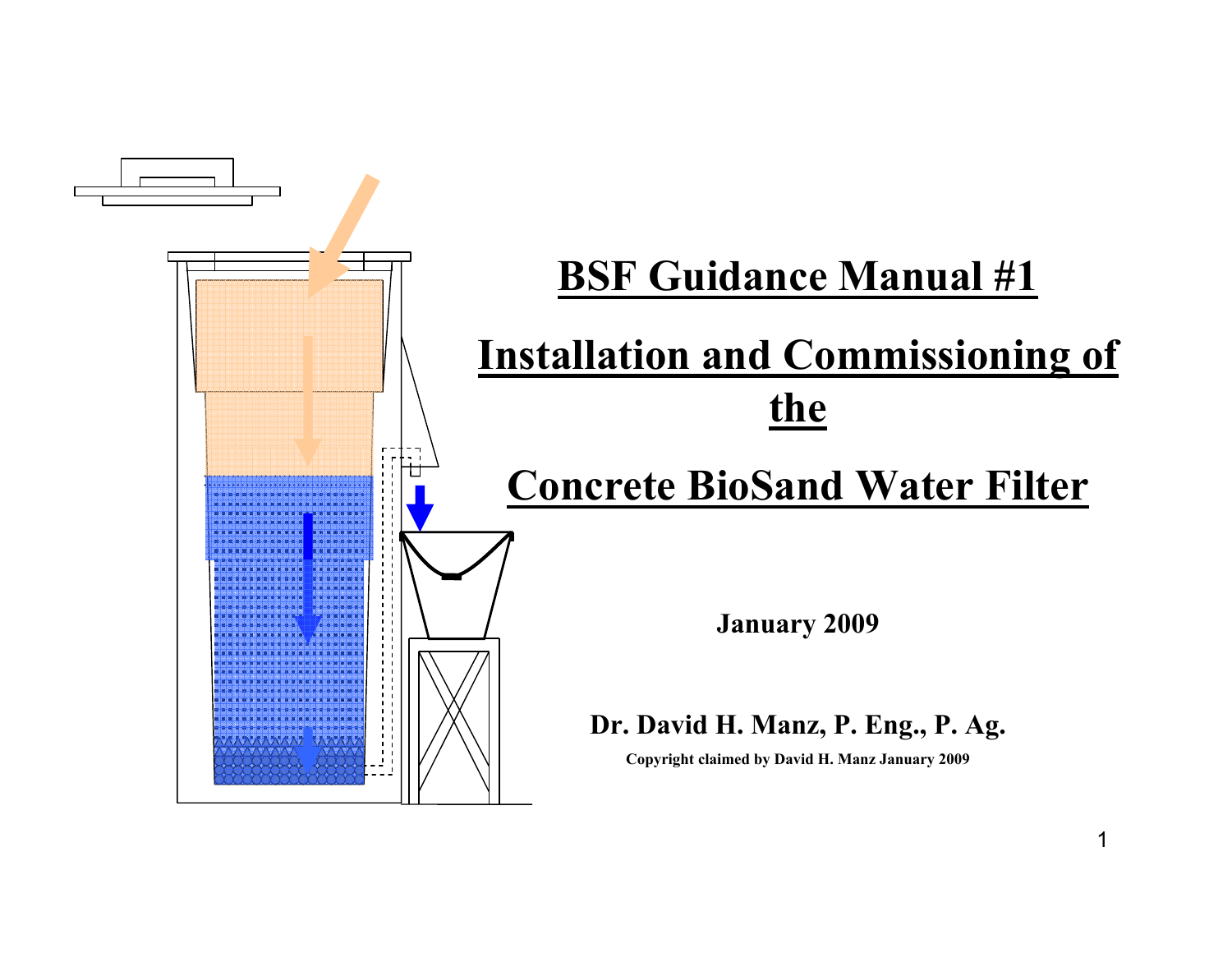

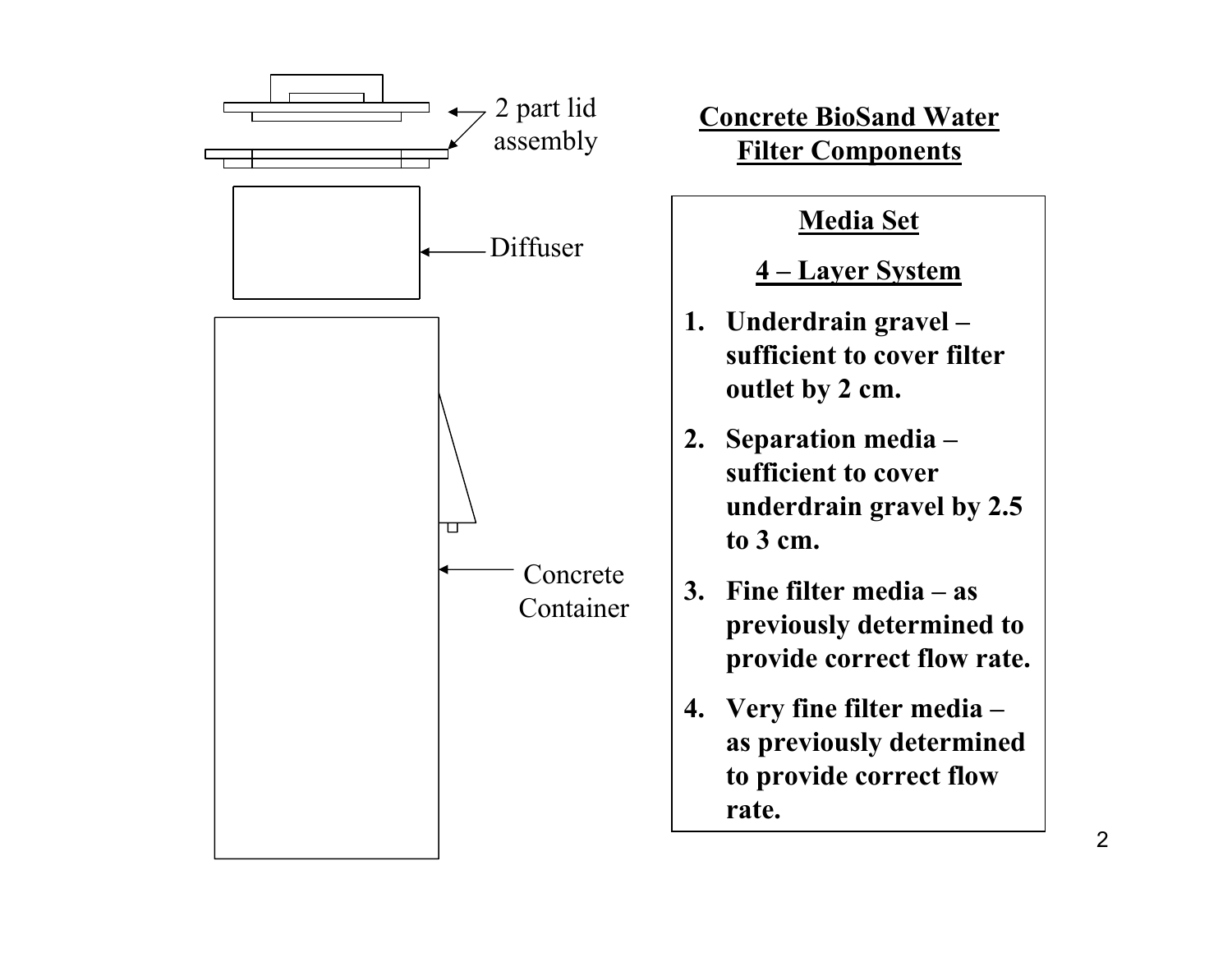#### **Cross-section of Concrete BioSand Water Filter**

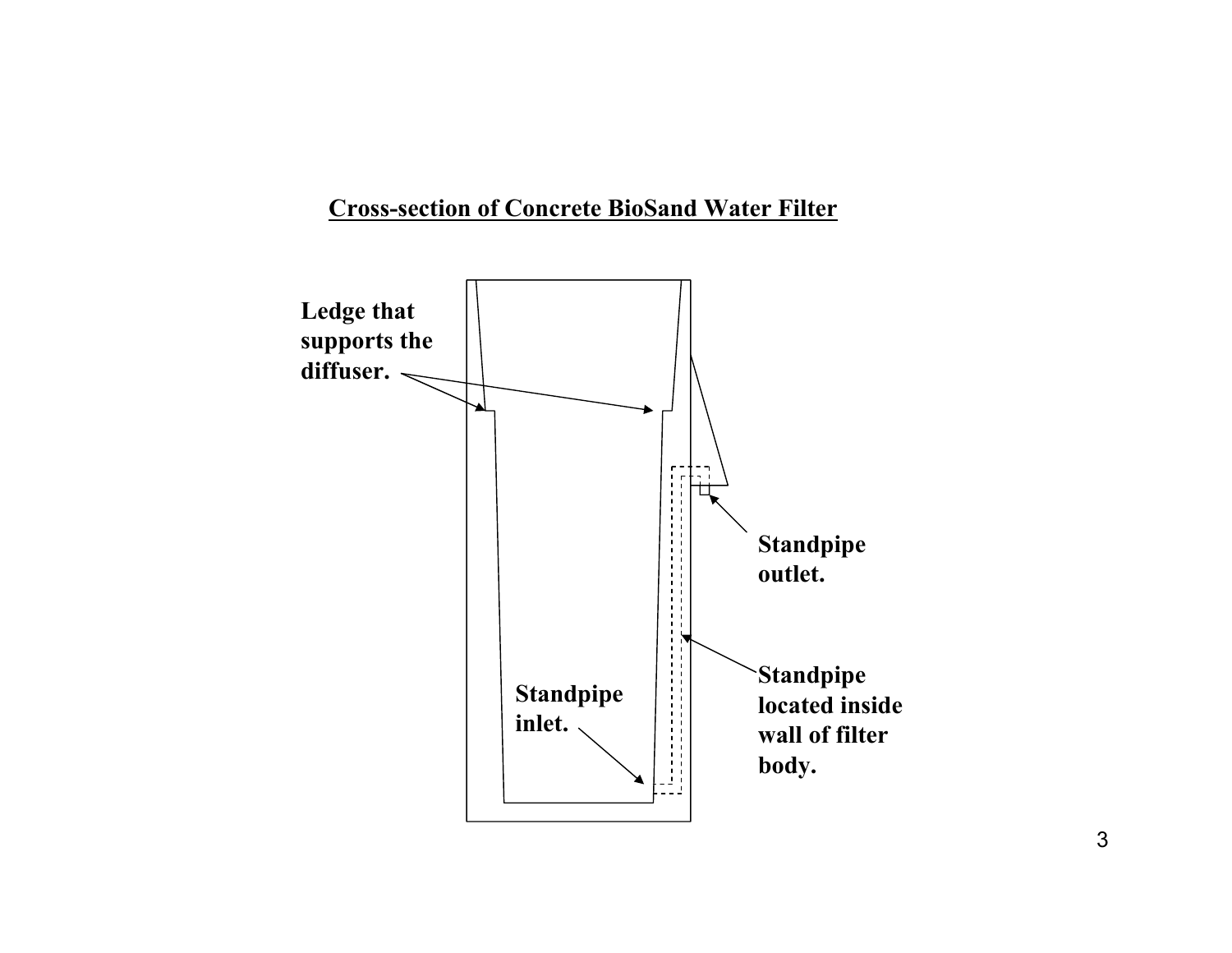#### **Assembly of Concrete BioSand Water Filter Elements**

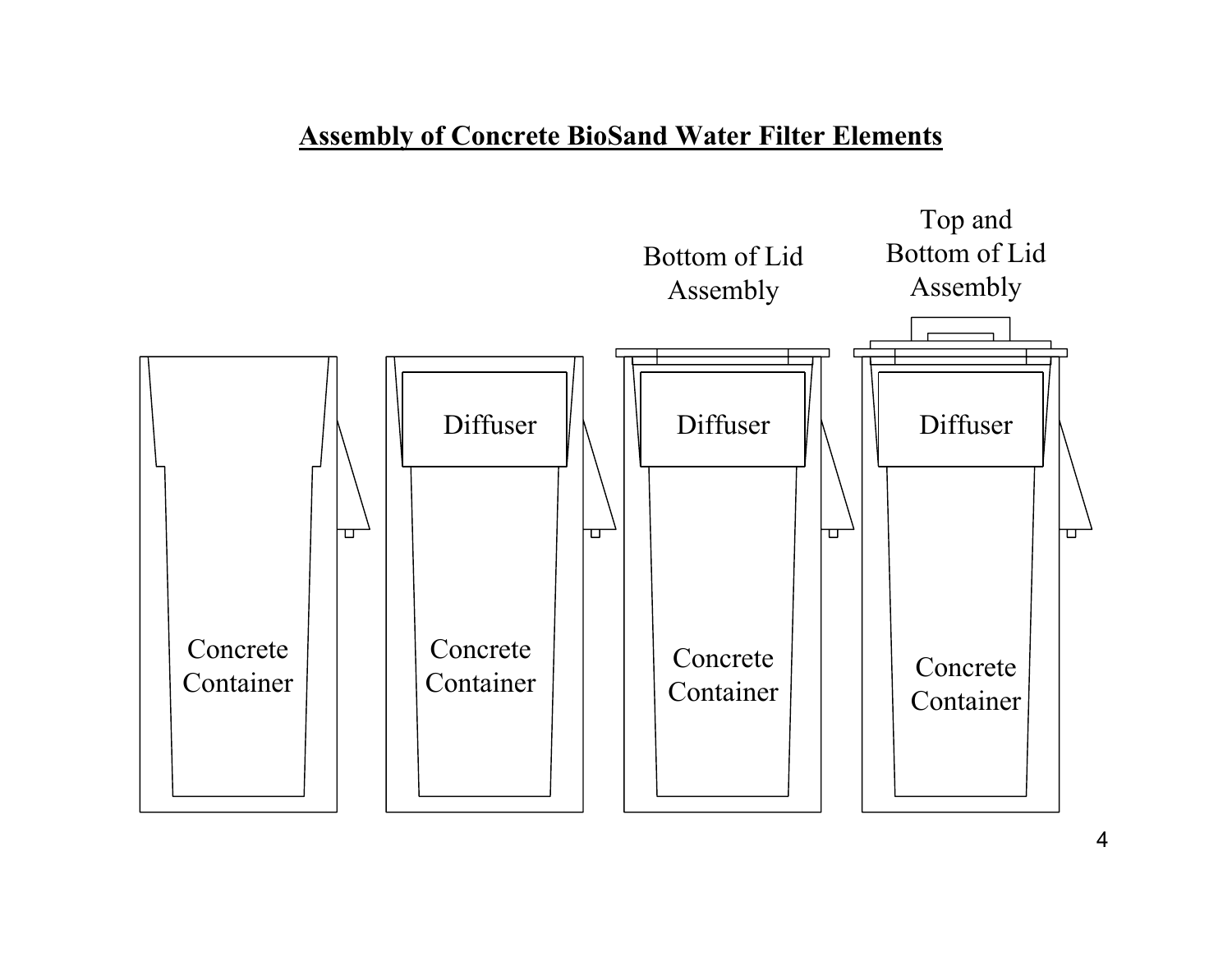## **Construction of Measuring Stick**

**Used to assist in installation media into BioSand Water Filter**.

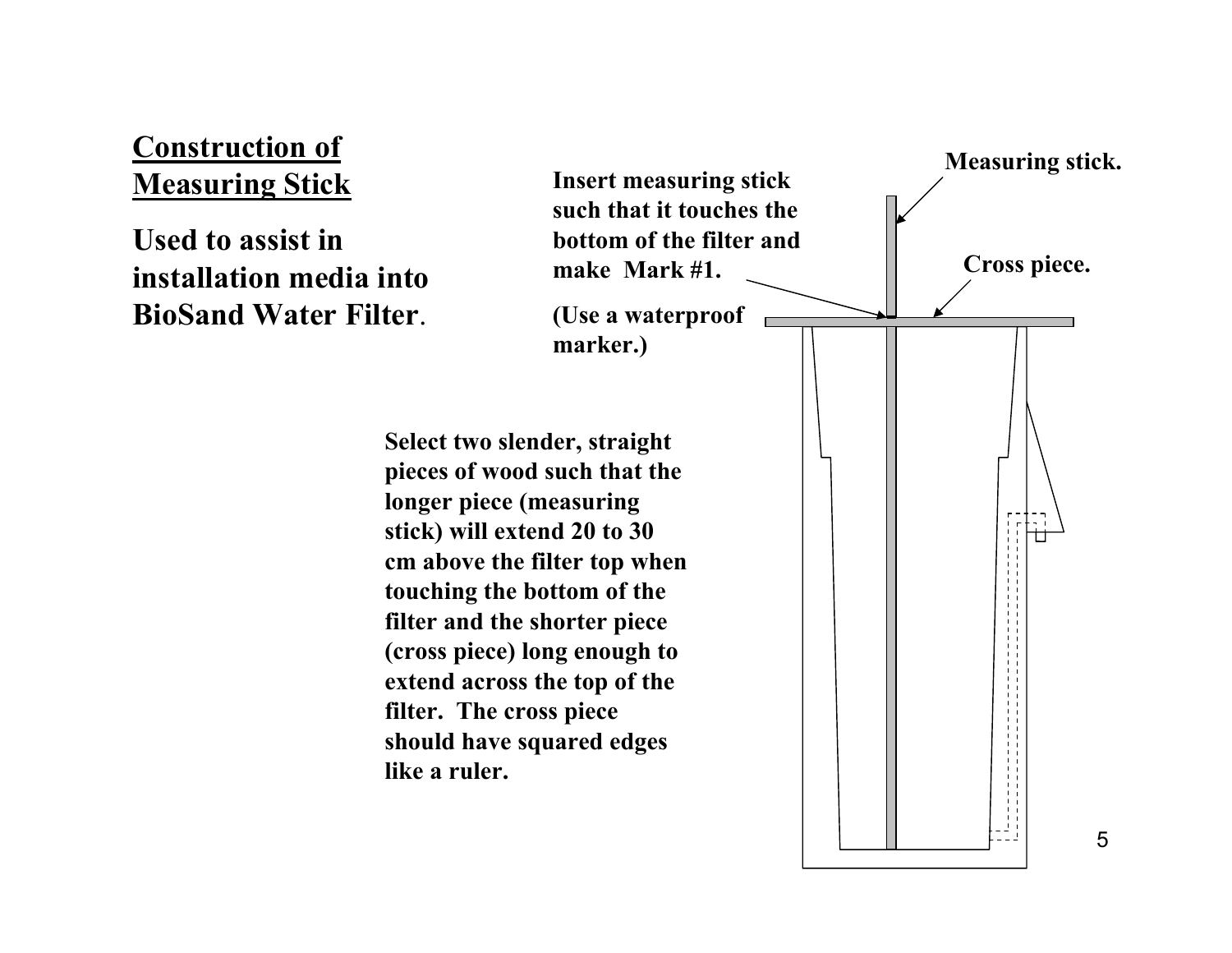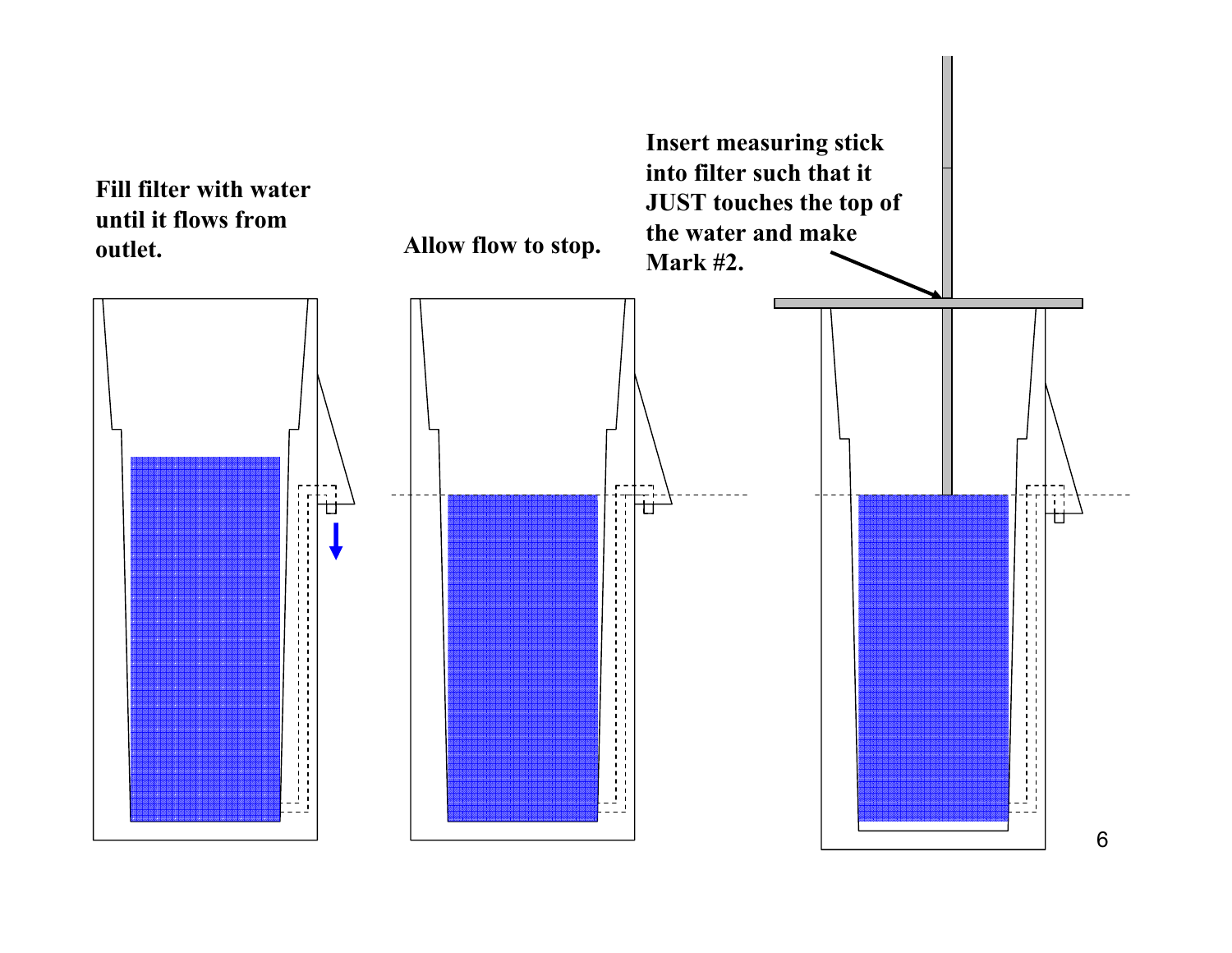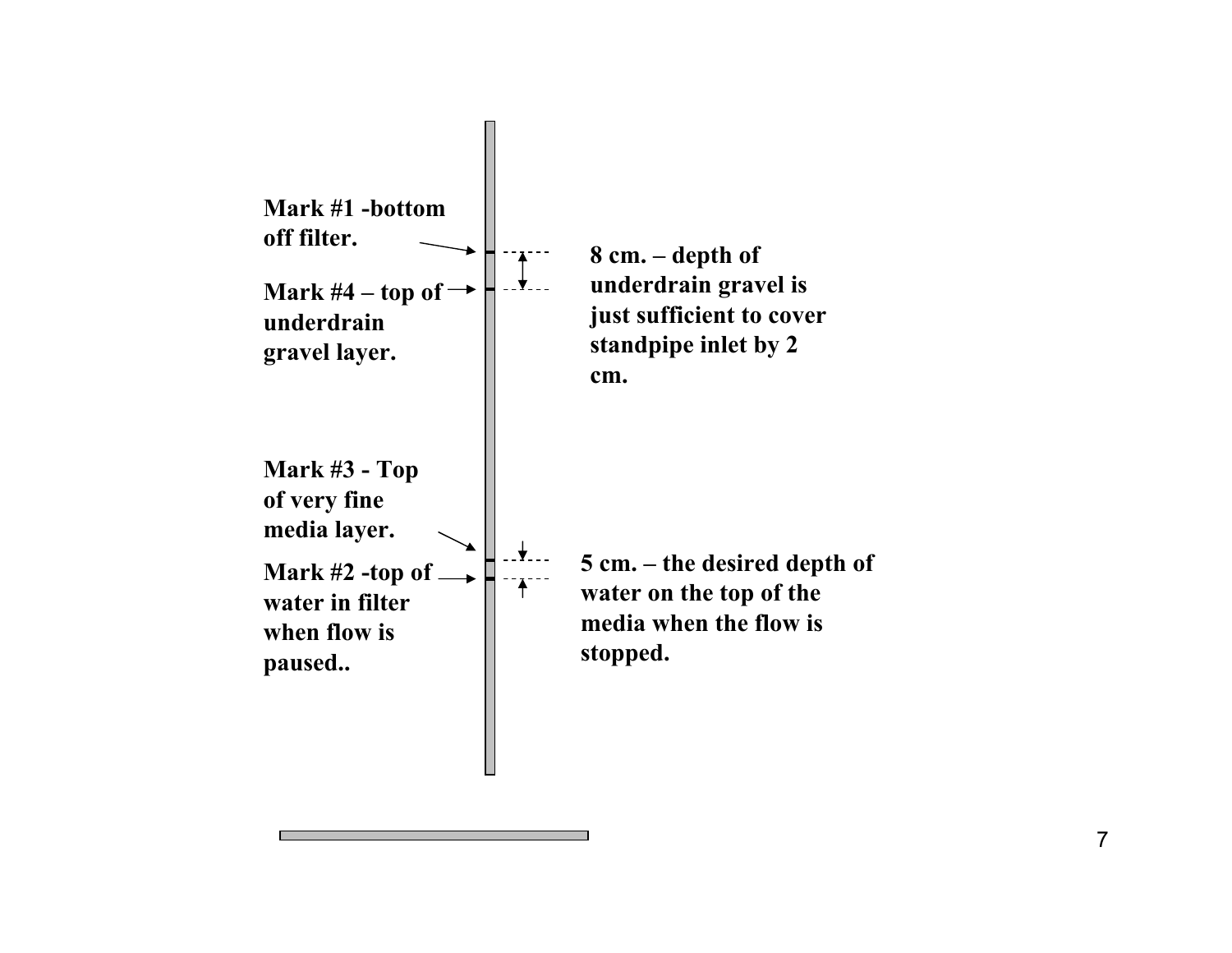

<sup>8</sup>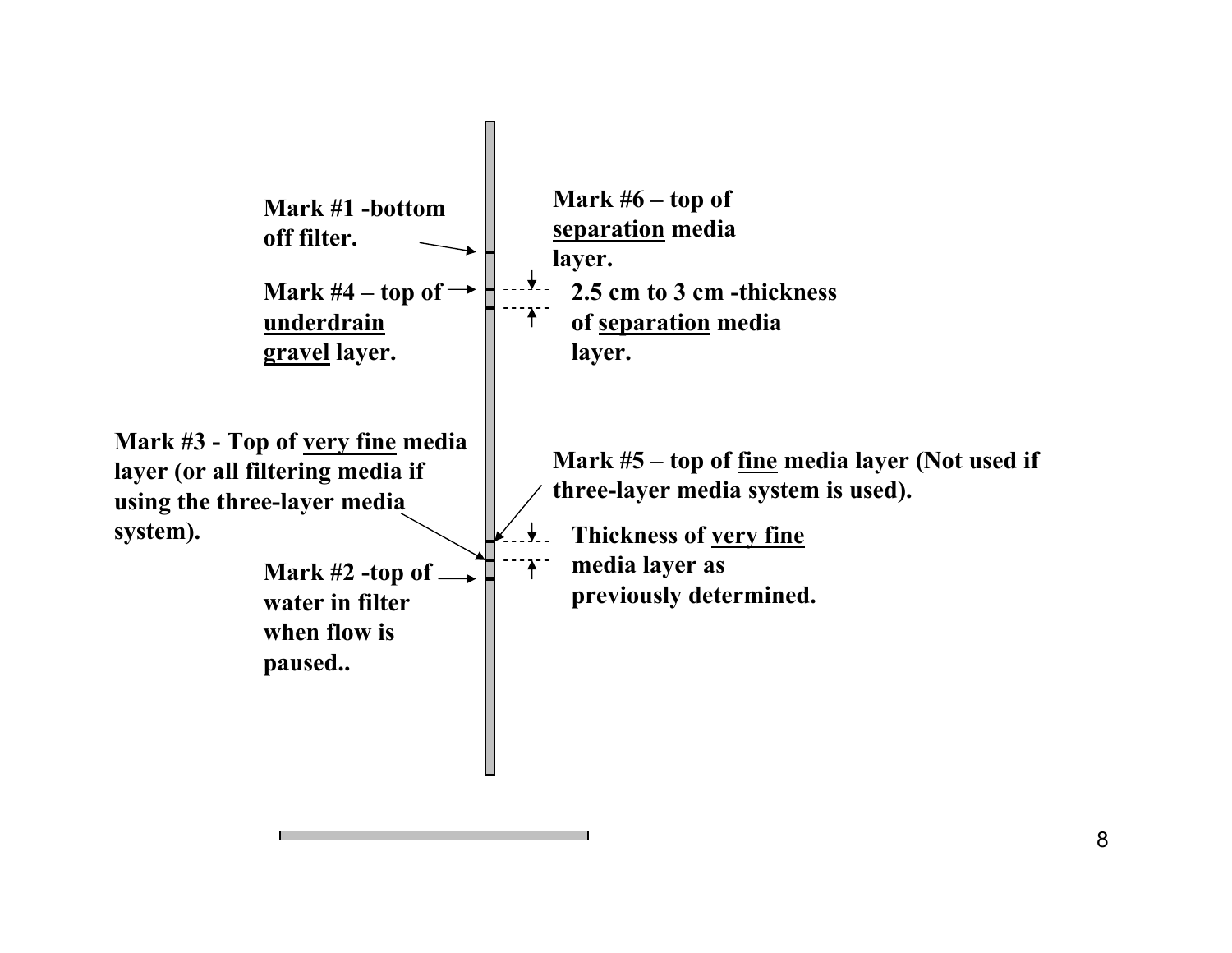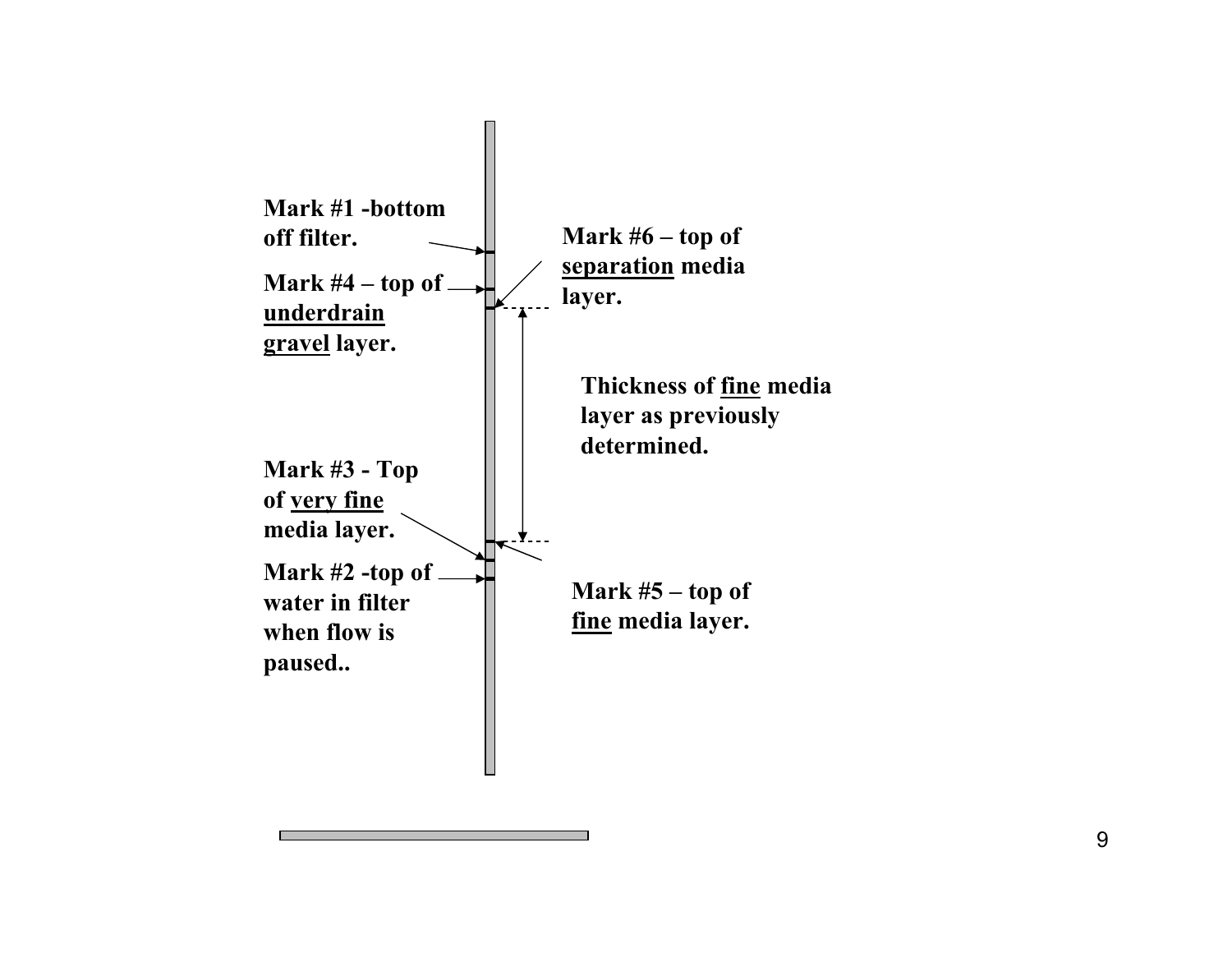**Measuring Stick ready for use.**

**It takes approximately 30 minutes to construct one measuring stick.** 

**A measuring stick is an invaluable tool when installing BioSand Water Filters.**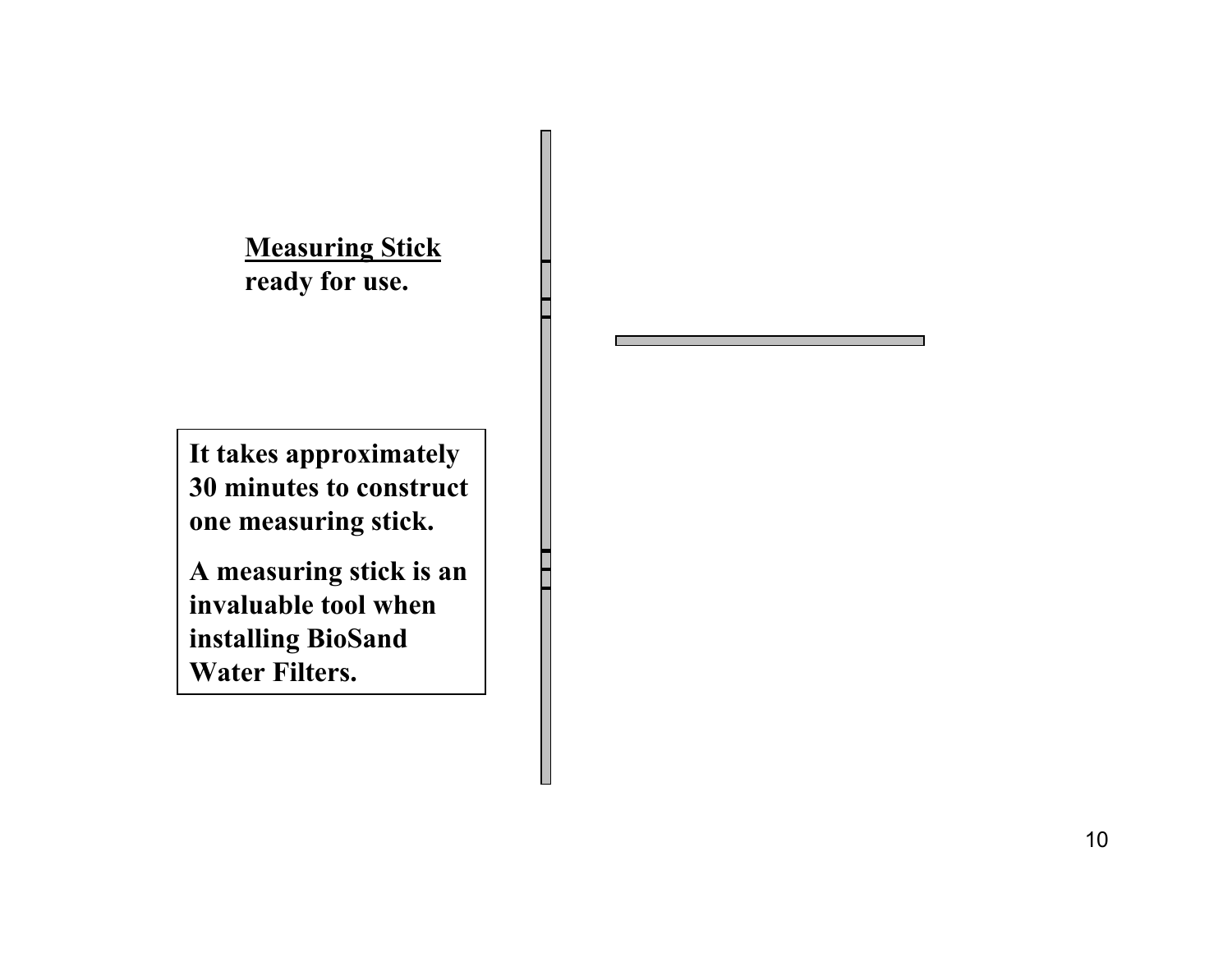## **Installation of Media.**

## **Installation of Underdrain Gravel**

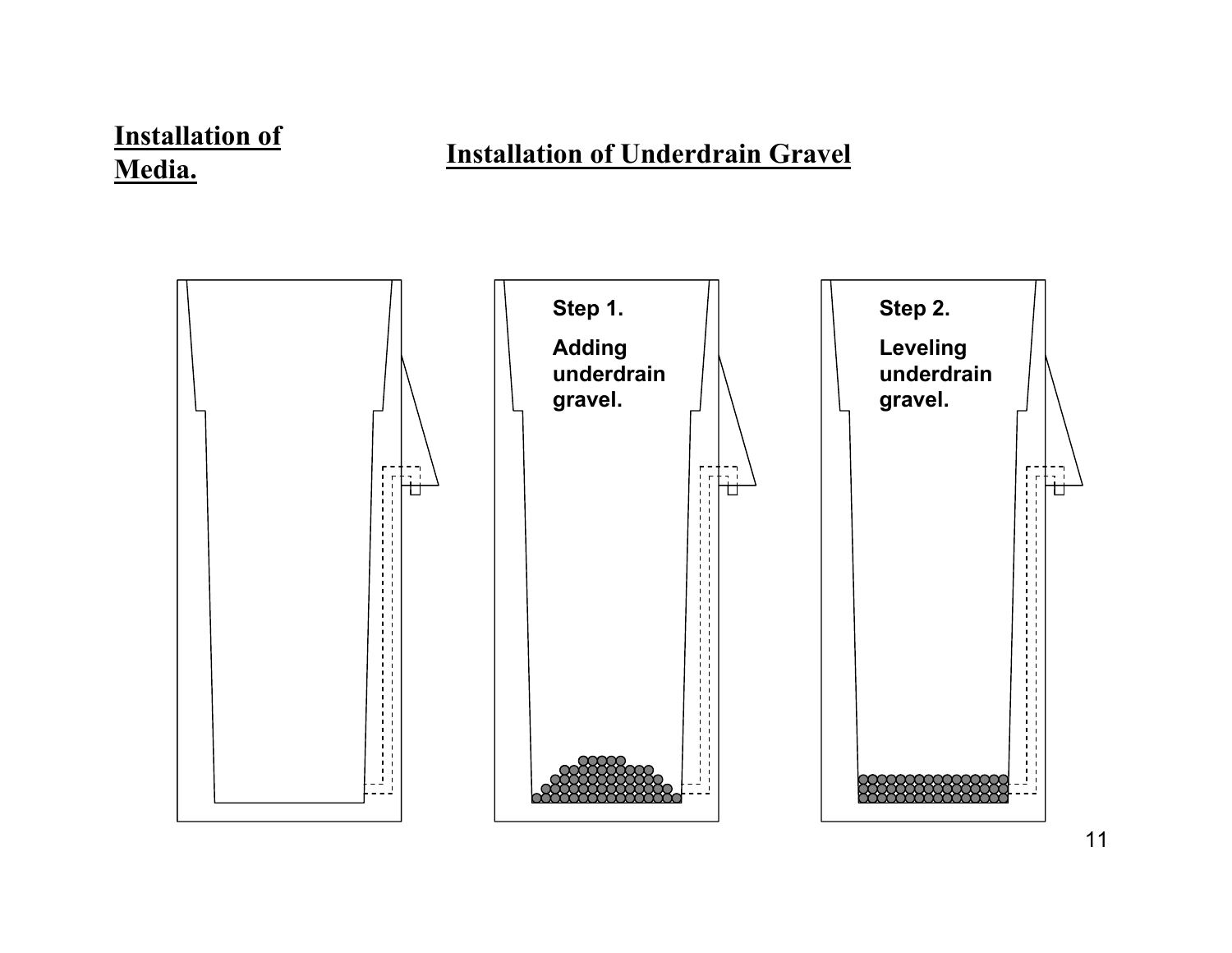

#### **Installation of Underdrain Gravel Continued**

**Add or subtract underdrain material as necessary to achieve desired thickness.**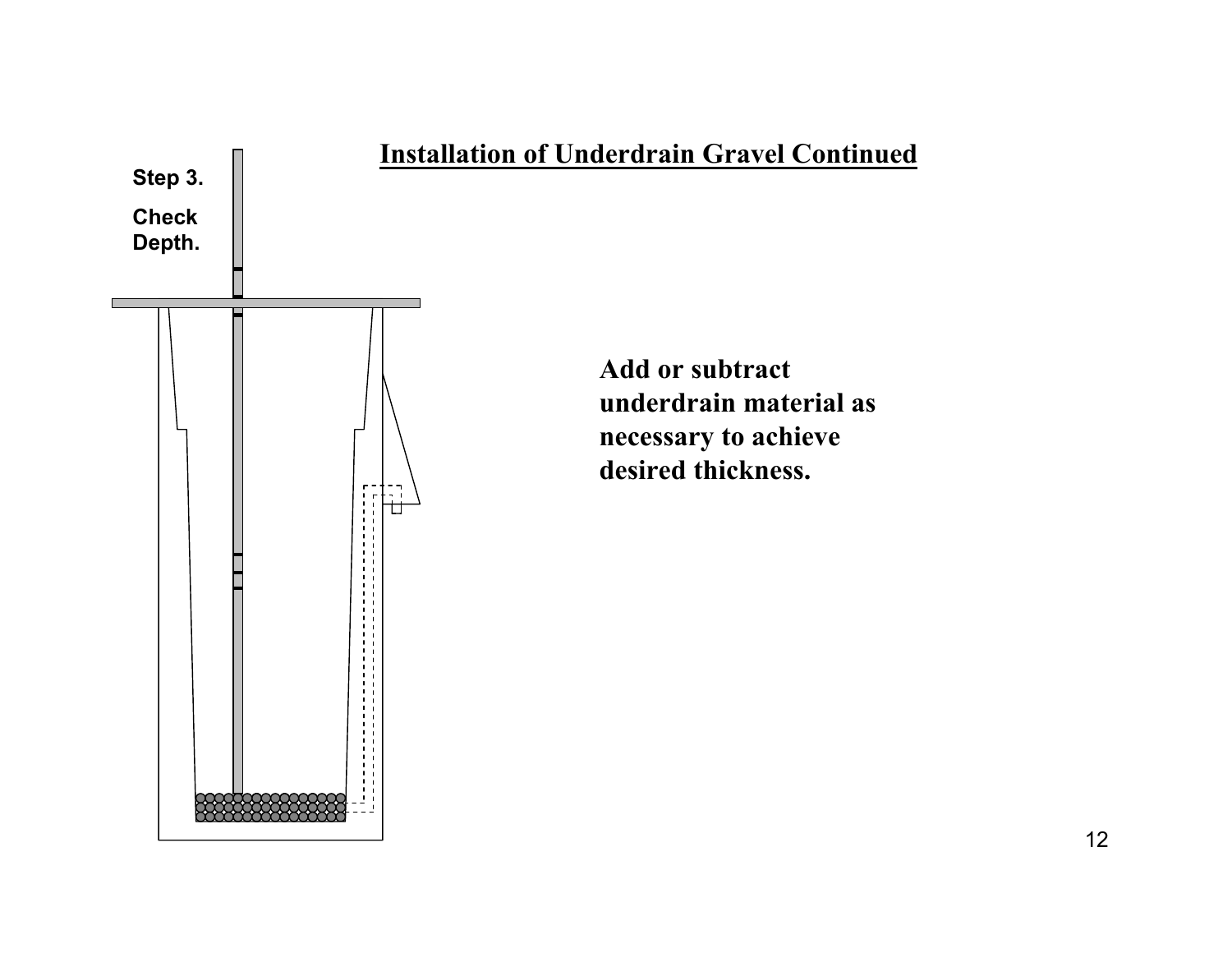#### **Installation of Separation Media.**

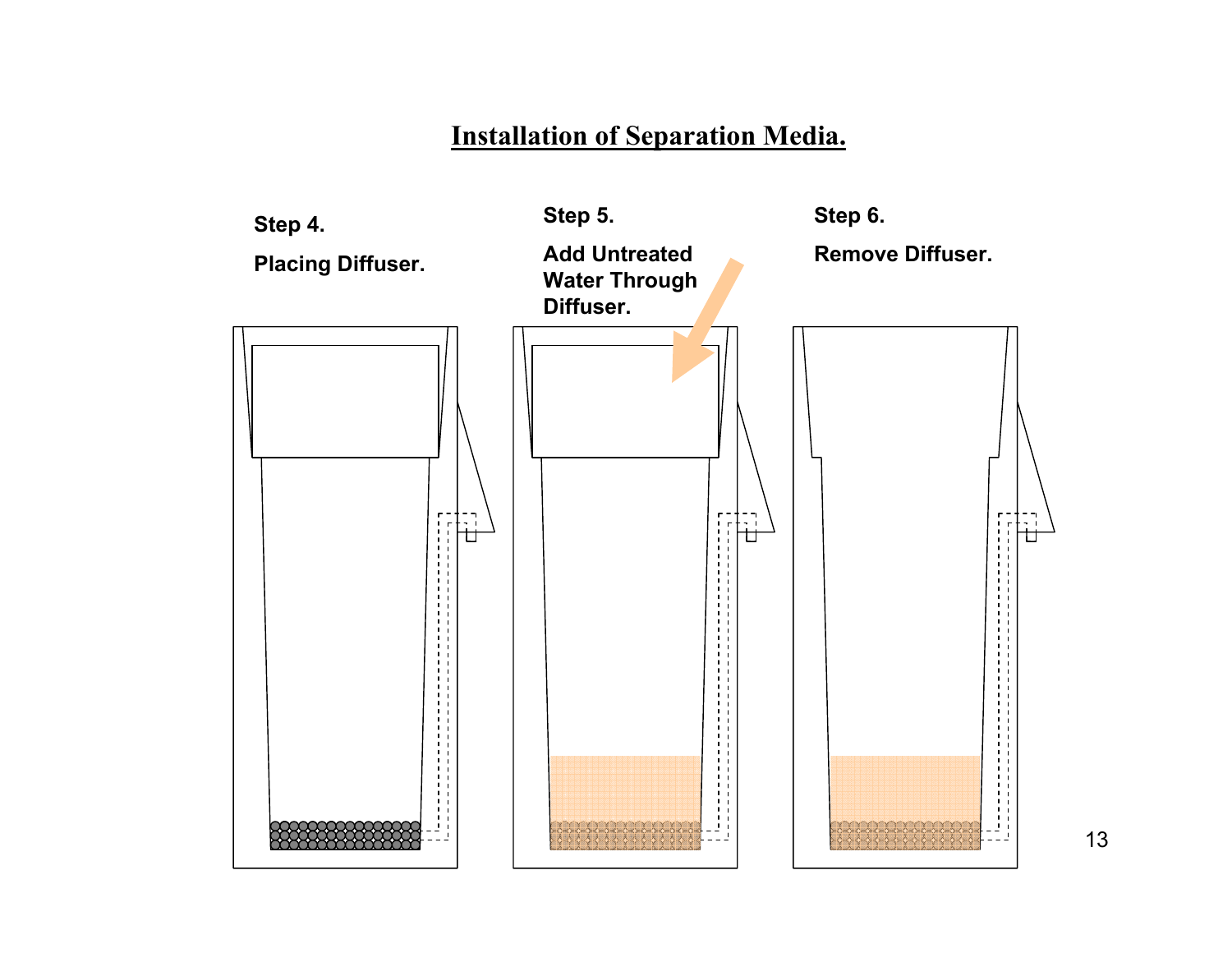## **Installation of Separation Media Continued.**

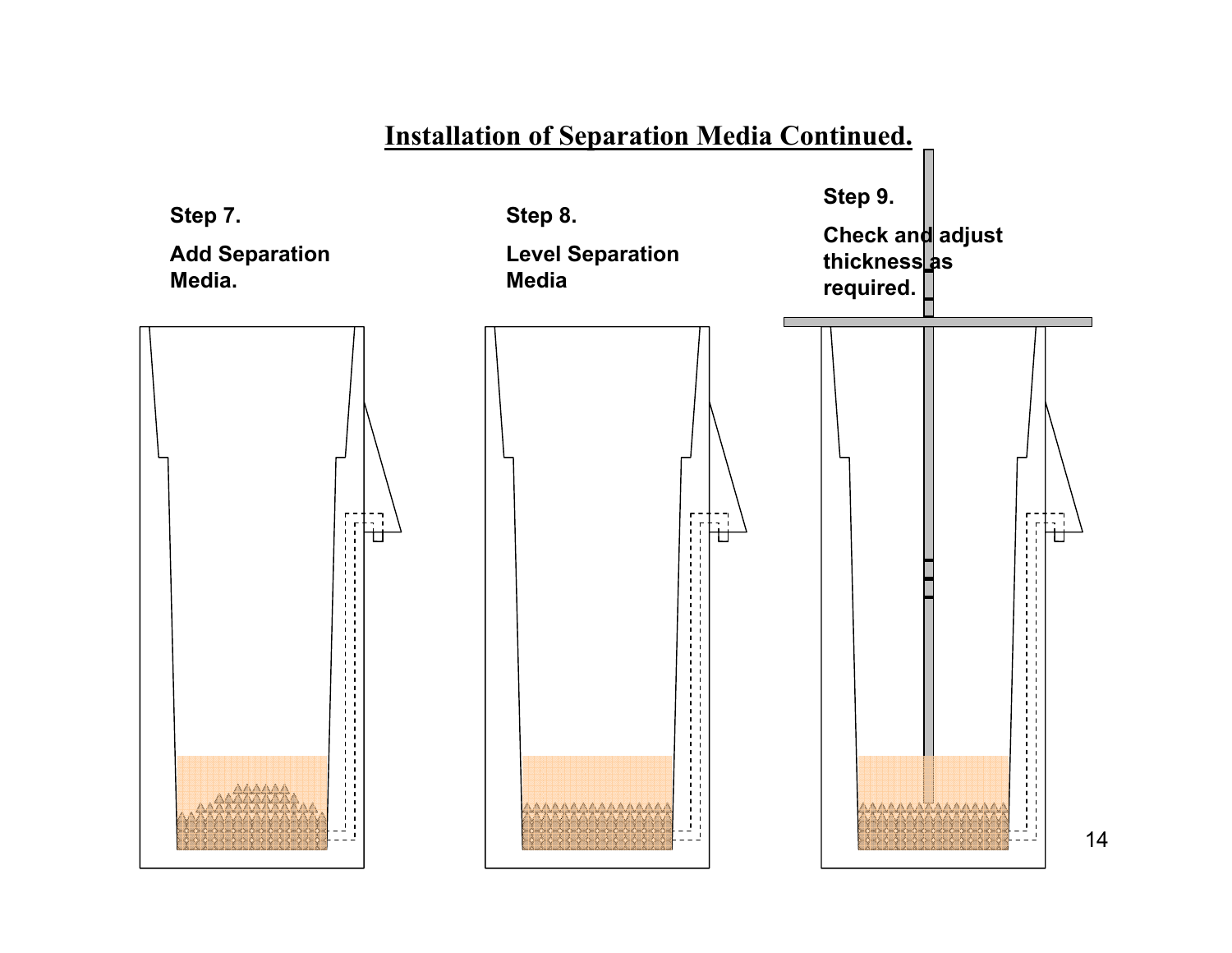## **Installation of Fine Filter Media.**



15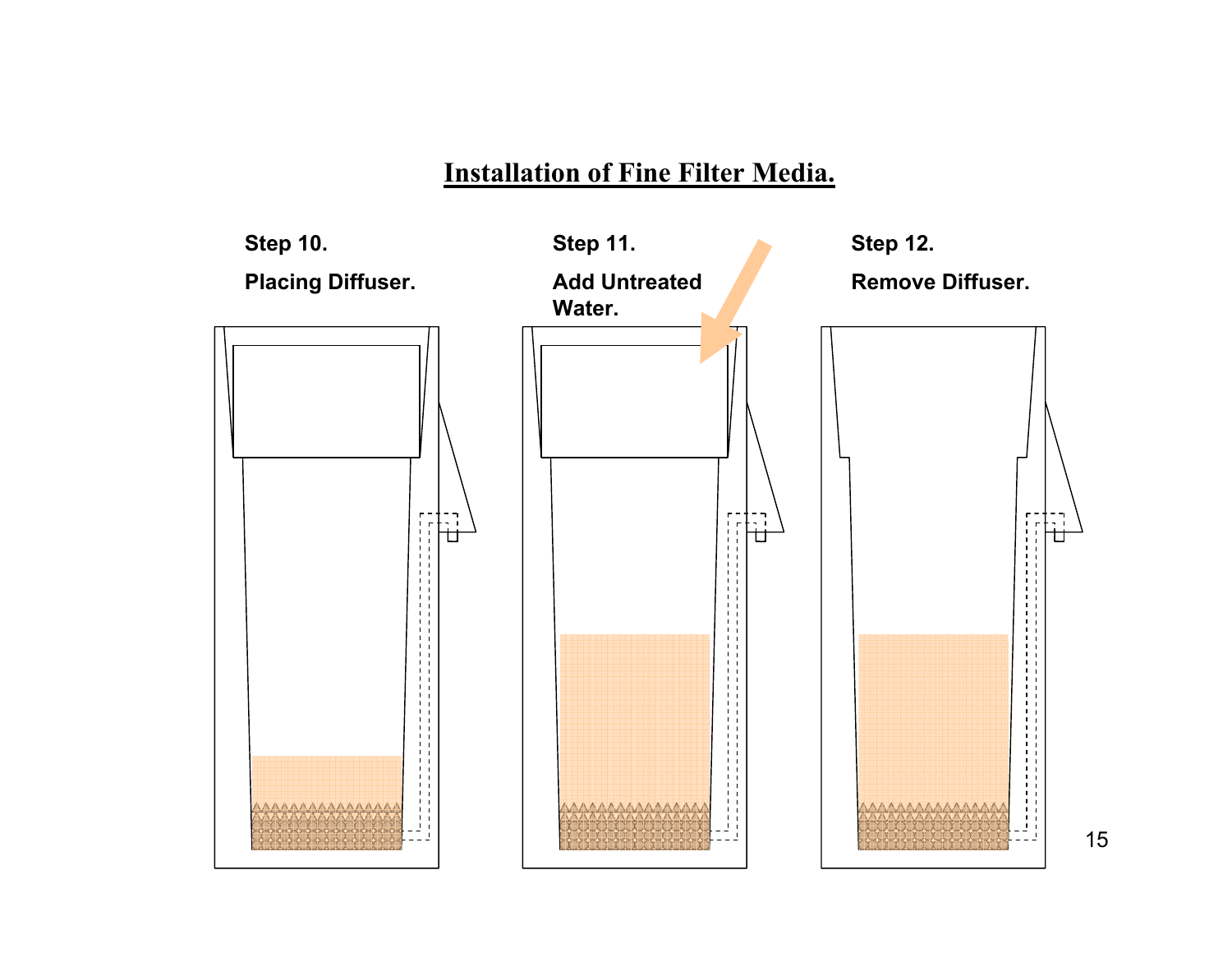#### **Installation of Fine Filter Media.**

**Step 13.**

**Rapidly add 1/3 to 1/2 of fine filter media.**

**Step 14.**

**Placing diffuser.**

**Step 15.**

**Adding untreated water to filter. (Note that some water may start flowing from filter outlet.)**

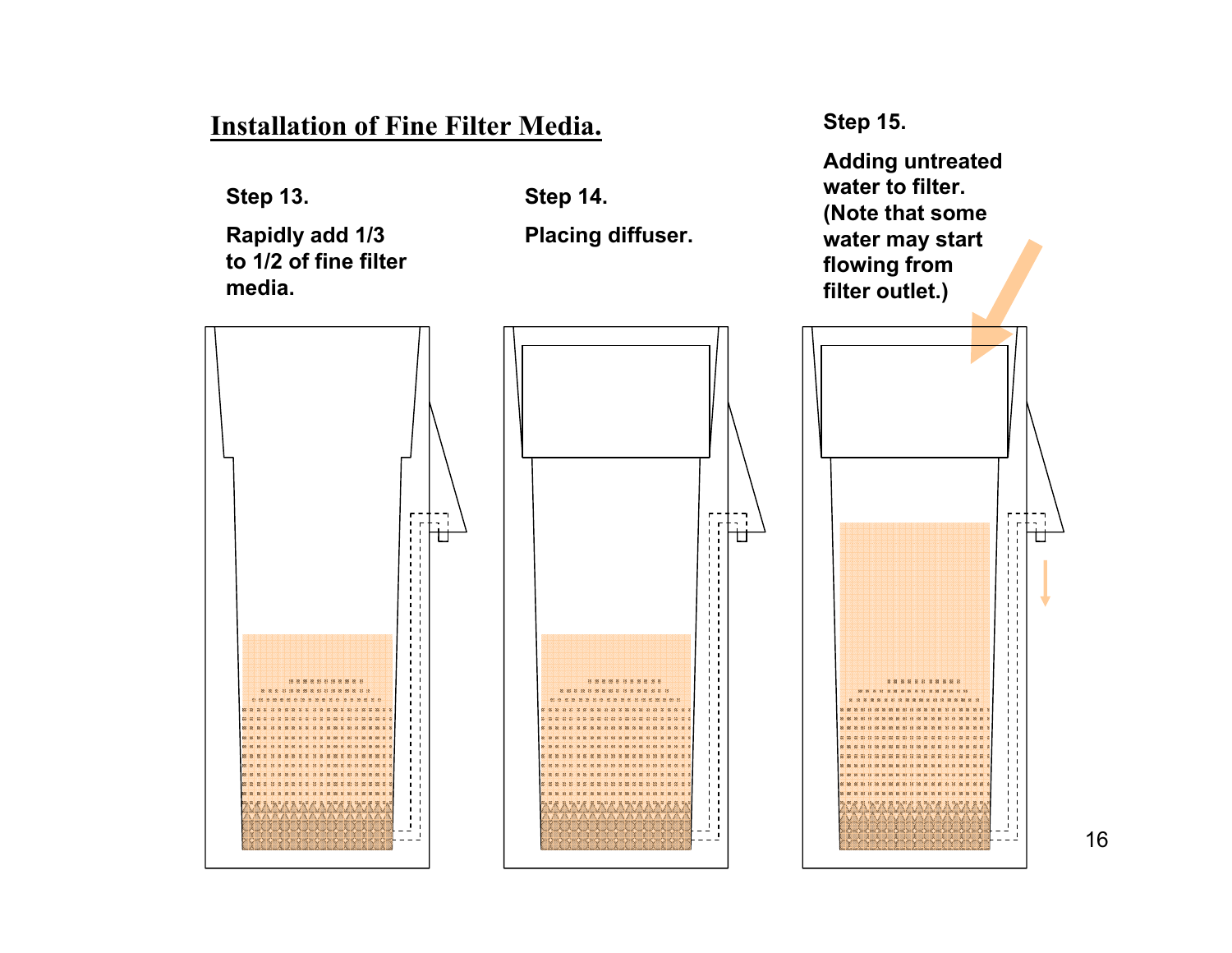## **CAUTION.**

**Do not add too much water or add media too slowly or media will stratify as it is poured into the filter.**



#### **Stratification of Media**

**If media is added slowly to a deep water column the larger particles have time to settle first followed by the finer particles forming layers.** 

**The effect is to dramatically decrease flow.**

**Should this occur the only remedy is to remove the filter media and discard as it can no longer be used.** 

**New filter media can then be added according to the preceding instructions.**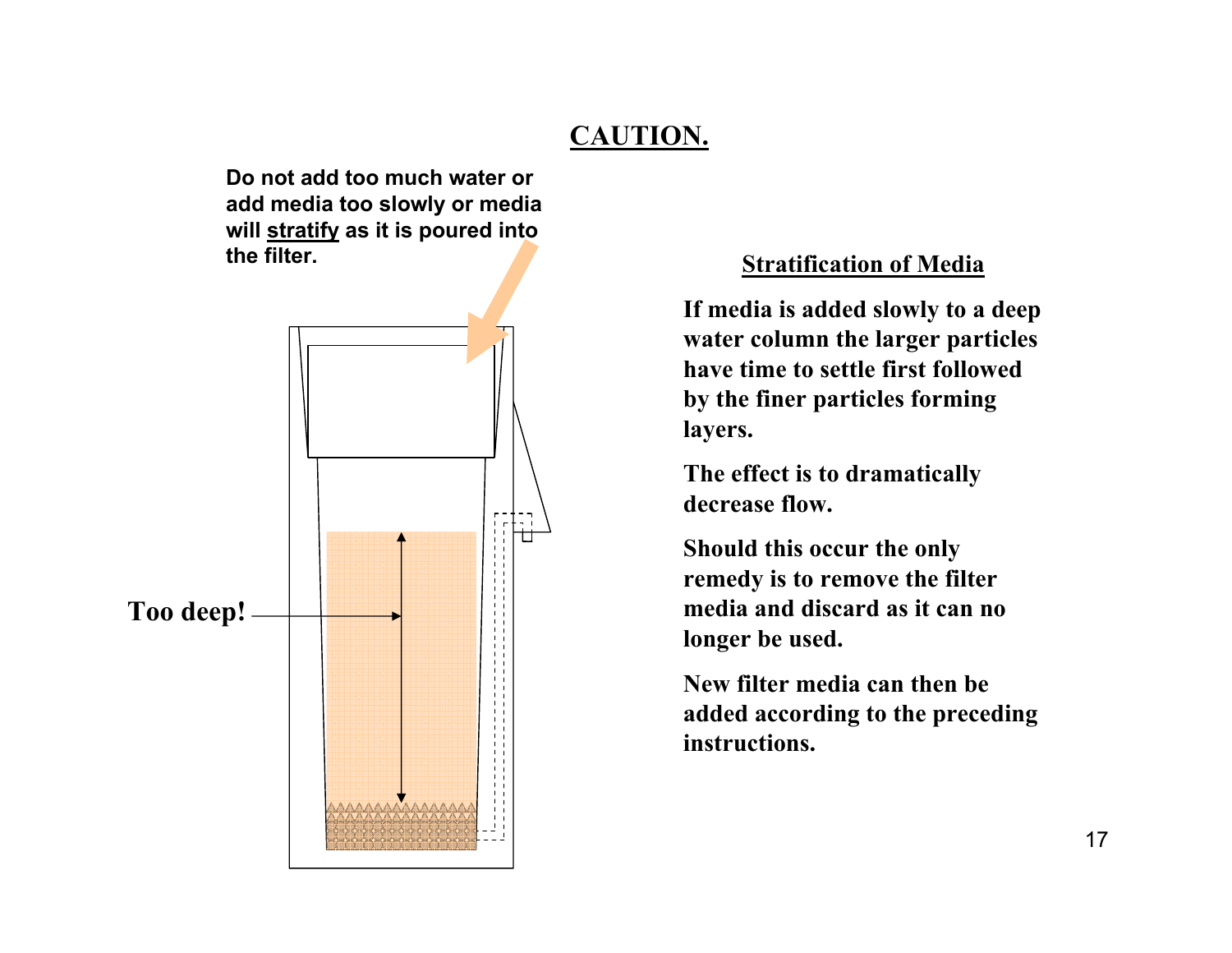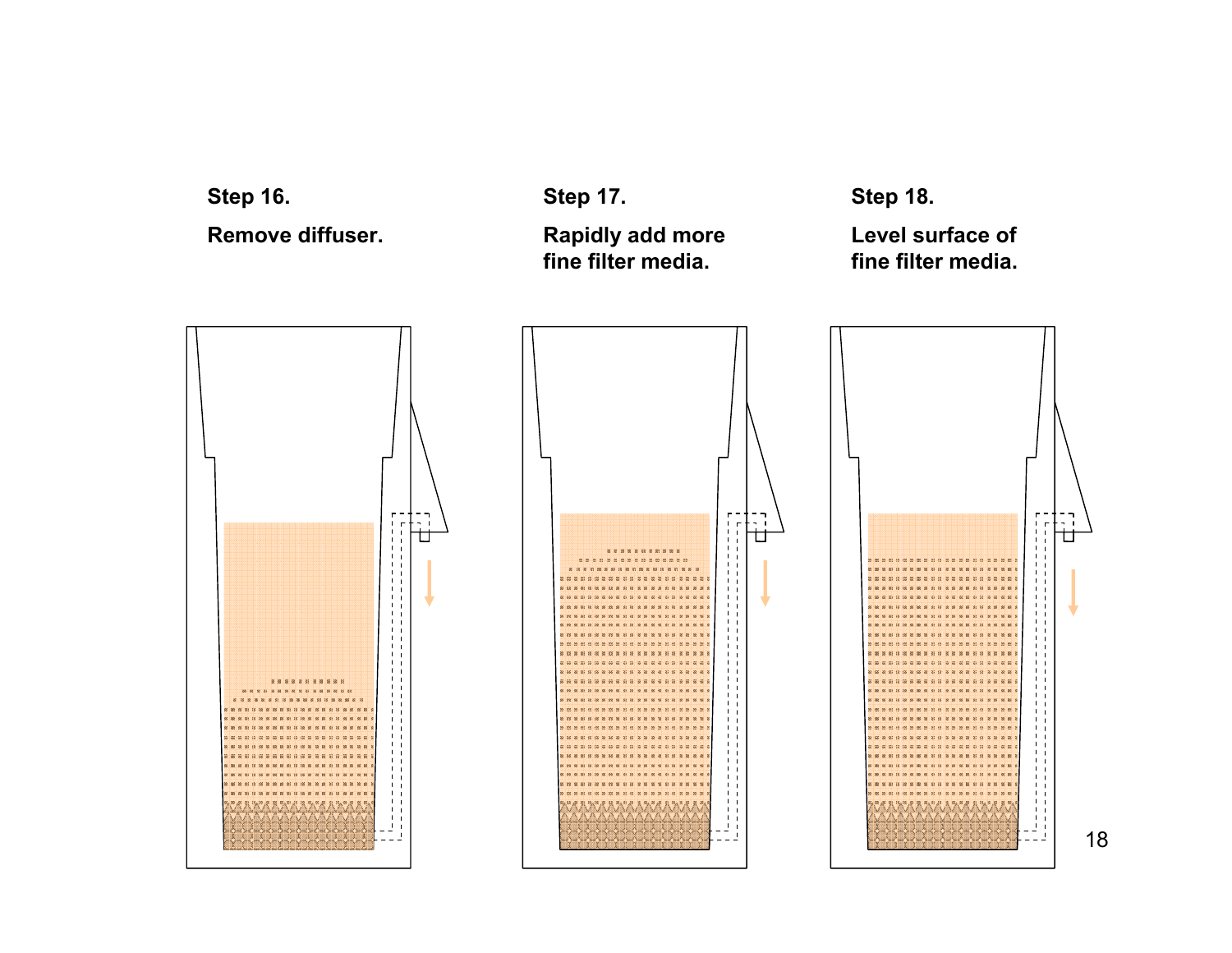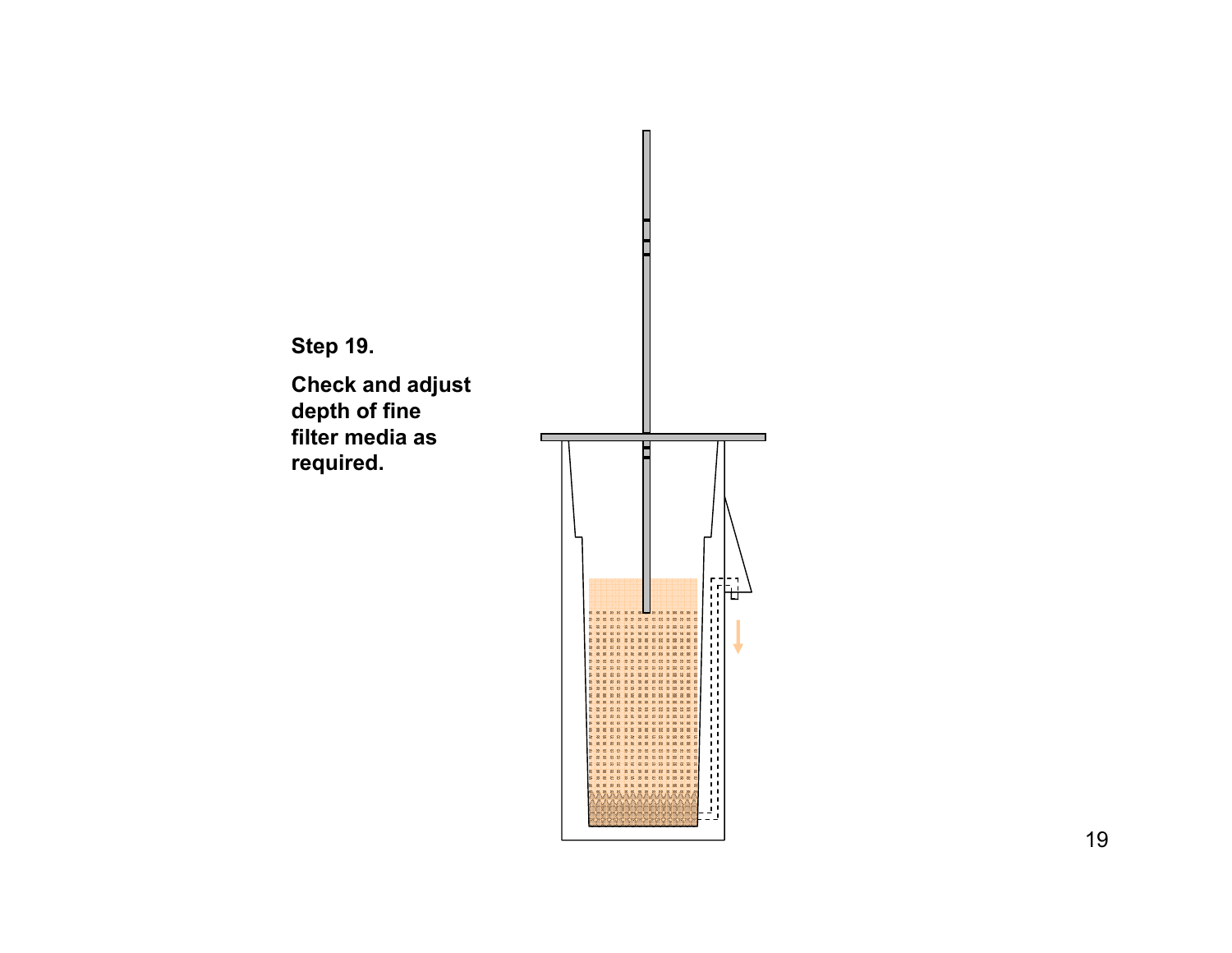## **Installation of Very Fine Filter Media.**

**Step 20.**

**Add very fine filter media. (Add more water if necessary.)**

**Step 21.**

**Level surface of very fine media.** 



20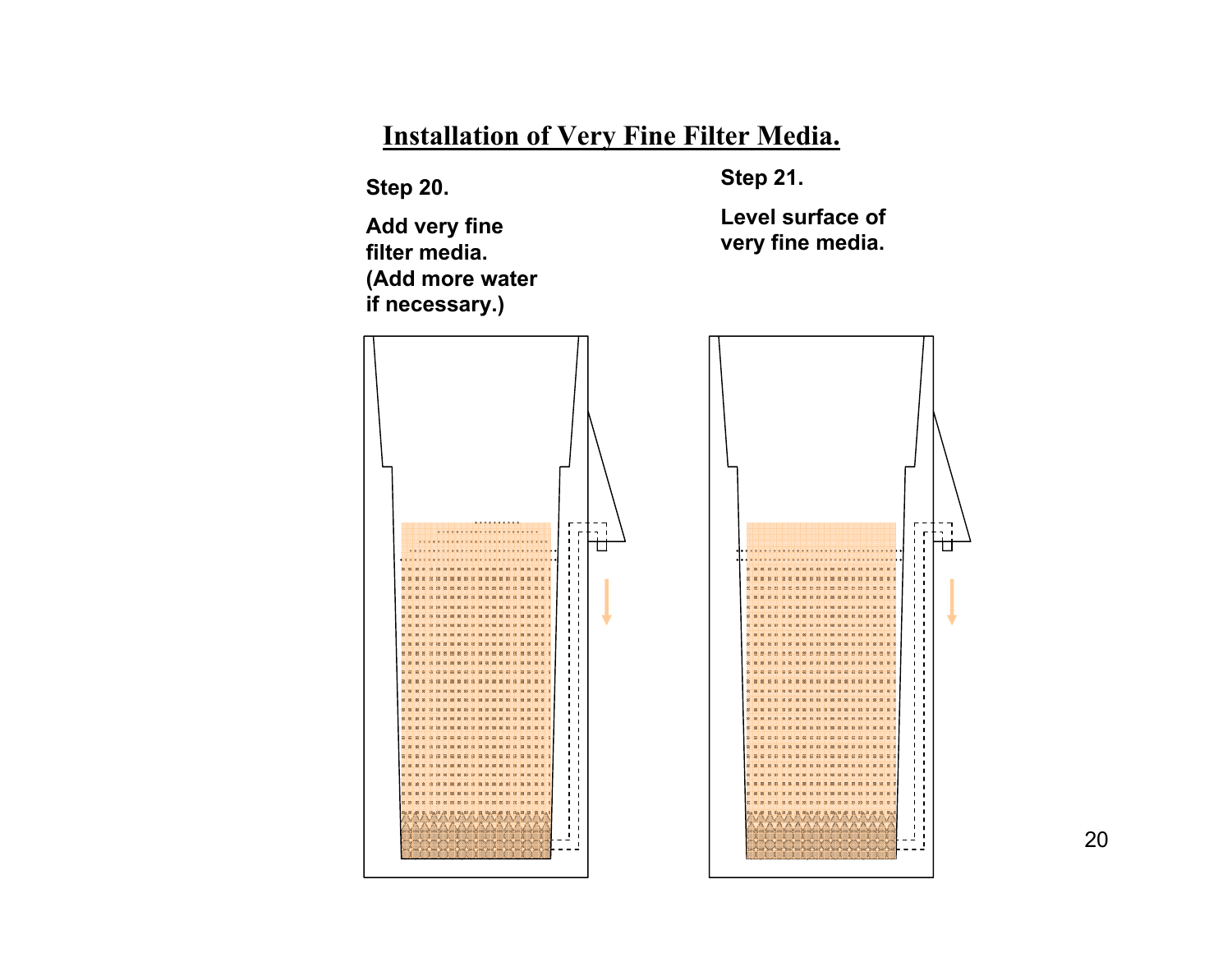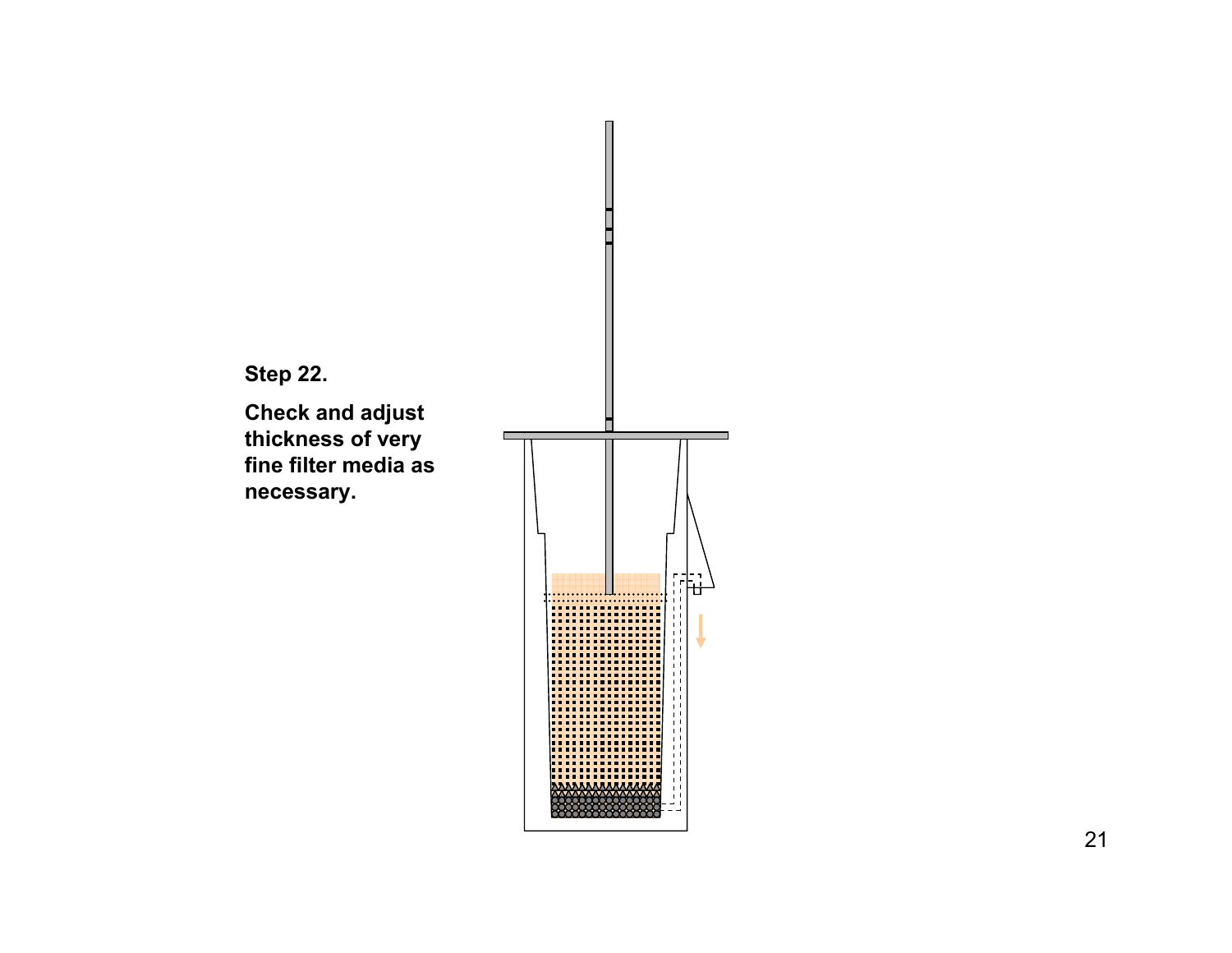**All media has been placed and is now ready to be flushed of fines.**

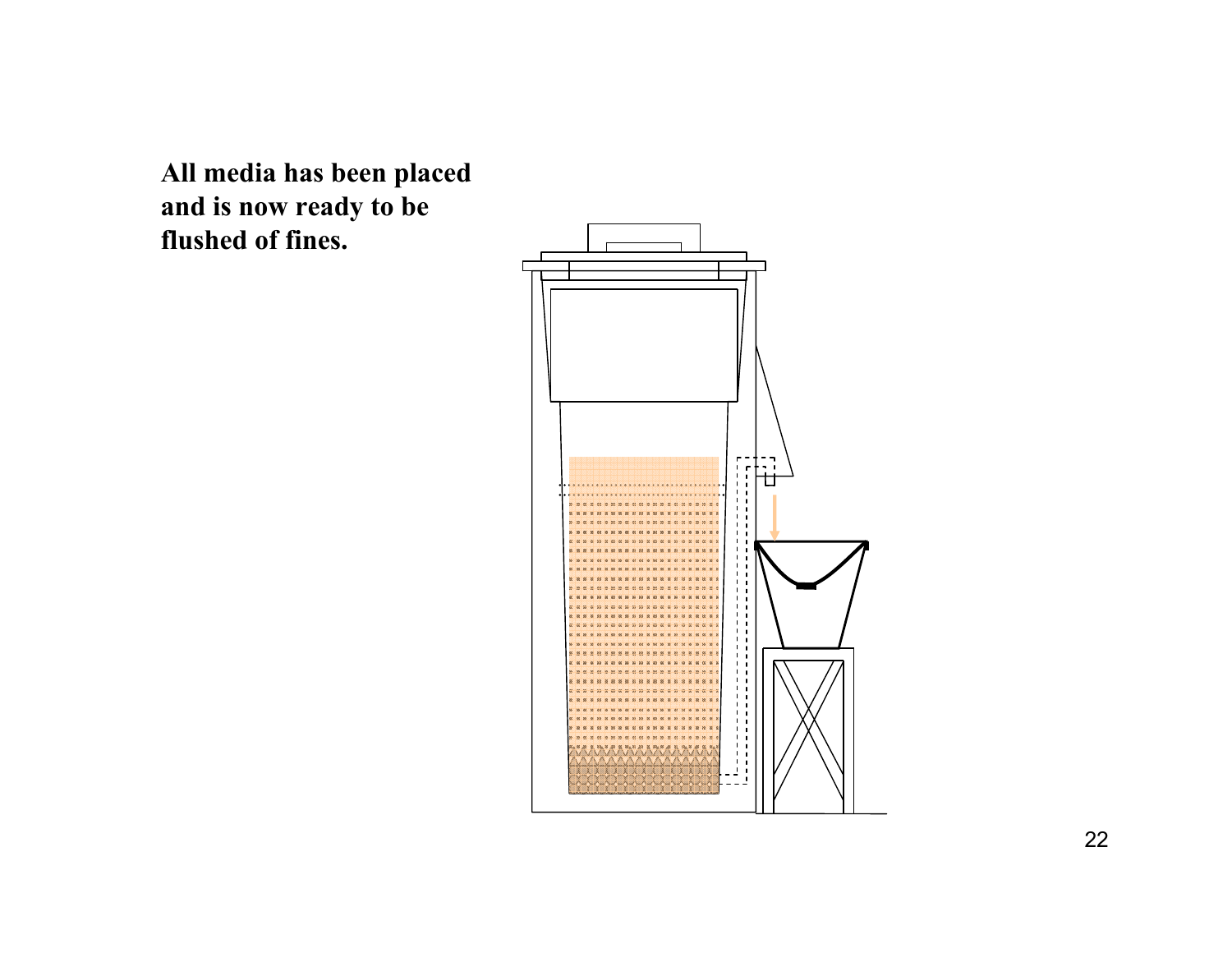

#### **NOTE**

**Water is ALWAYS added through diffuser through lid so as not to disturb media.**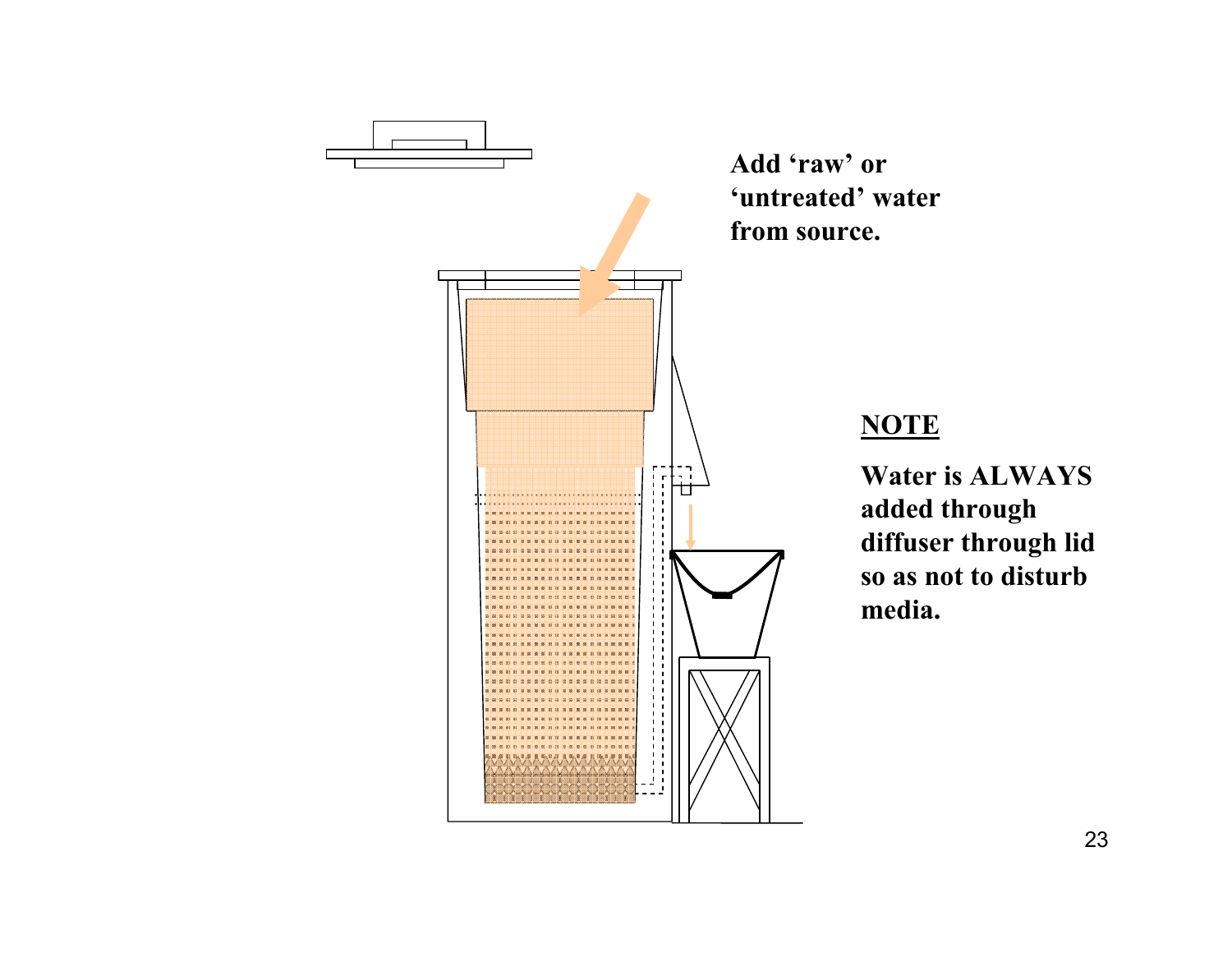

**Once water passes through the surface it is 'filtered'.**

**The filtered water moves down vertically as a 'plug'; that is the filtered water and untreated water do not mix.**

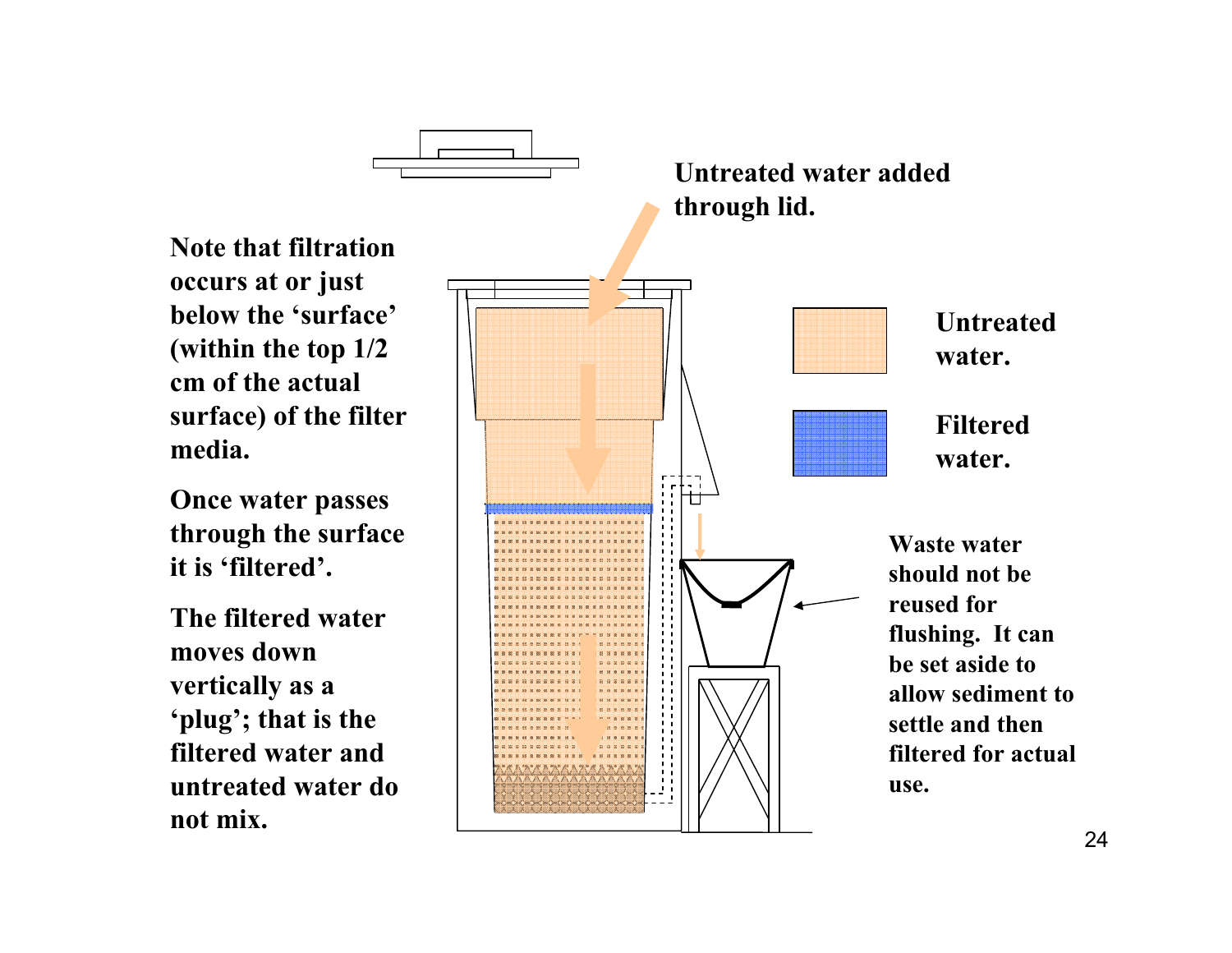

**Zone of filtered water gradually increases in depth.**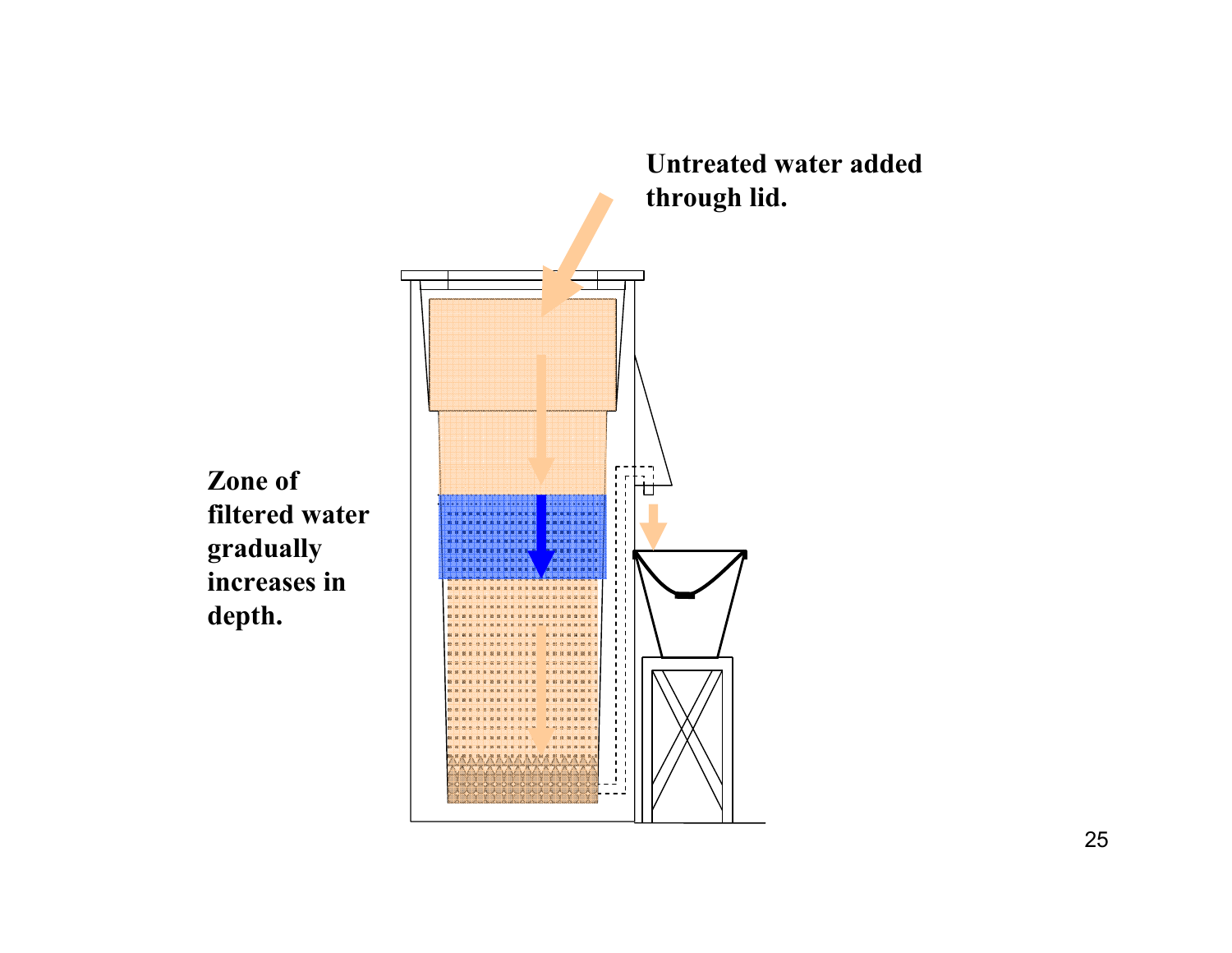

**Zone of filtered water gradually increases in depth.**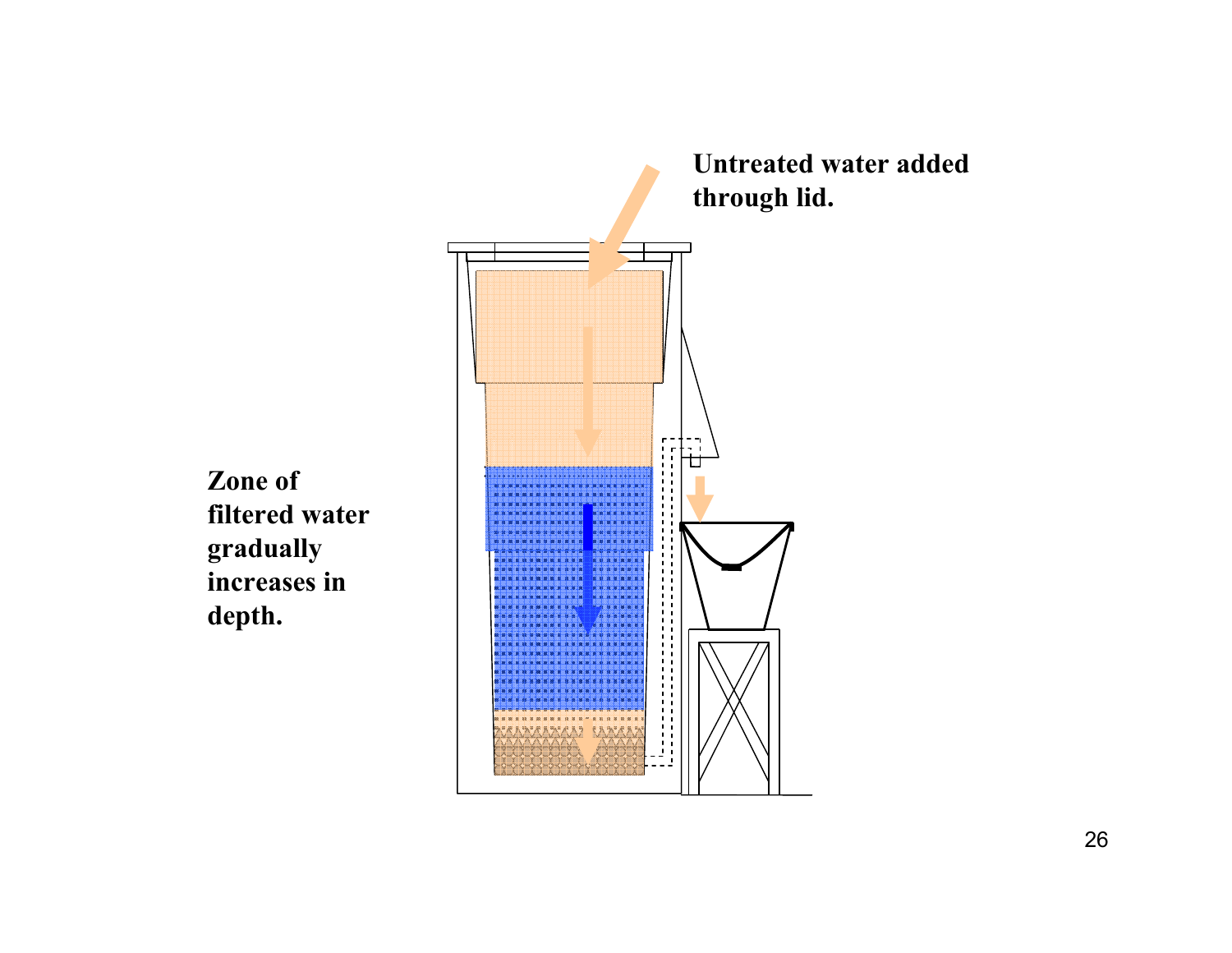**Zone of filtered water has completely displaced the untreated water in the media.**

**This process may take several 'buckets' of water. (Recall that water used for flushing can be allowed to clarify by letting the sediment settle after which it may be filtered and consumed.)**



# **Untreated water added**

## **Note**

**It is very important that the underdrain and separation layers be thoroughly washed or the flushing process may require much more water and actually require days to complete.** 

**The increased difficulty in flushing may result in 'rejection' of BSF technology by intended consumers.**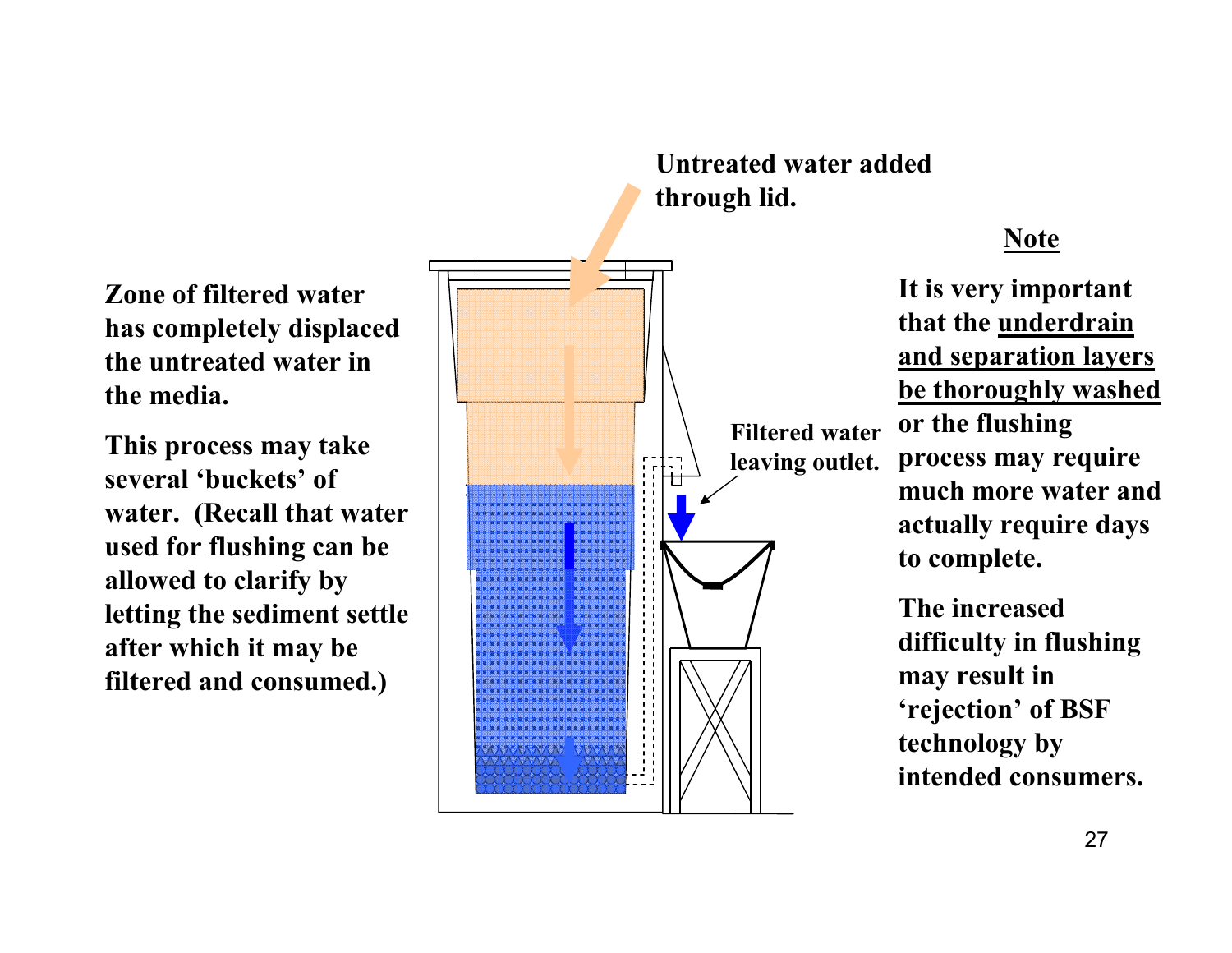**After flushing the flow through the filter may be quite slow and cleaning will be required.**

**Initial cleaning procedure: Insure that there is approximately 15 cm of water on top of the media surface. Vigorously agitate the surface without penetrating the filter media more that 1/2 cm or so. At the beginning of the process the surface will 'feel' hard. After agitating it will feel soft.**



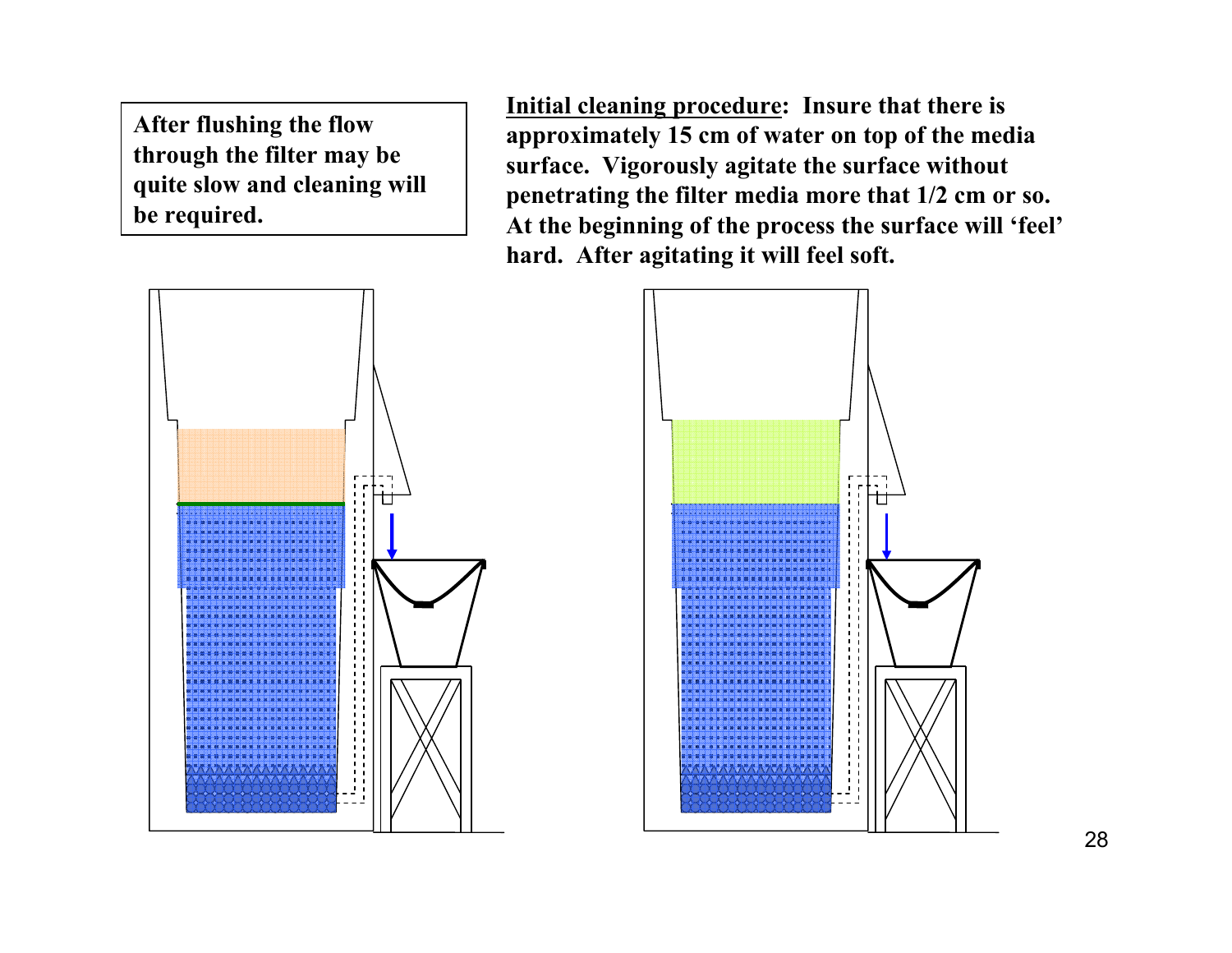**Water is removed from the filter using a ladle or cup and the surface of the media is carefully leveled.**



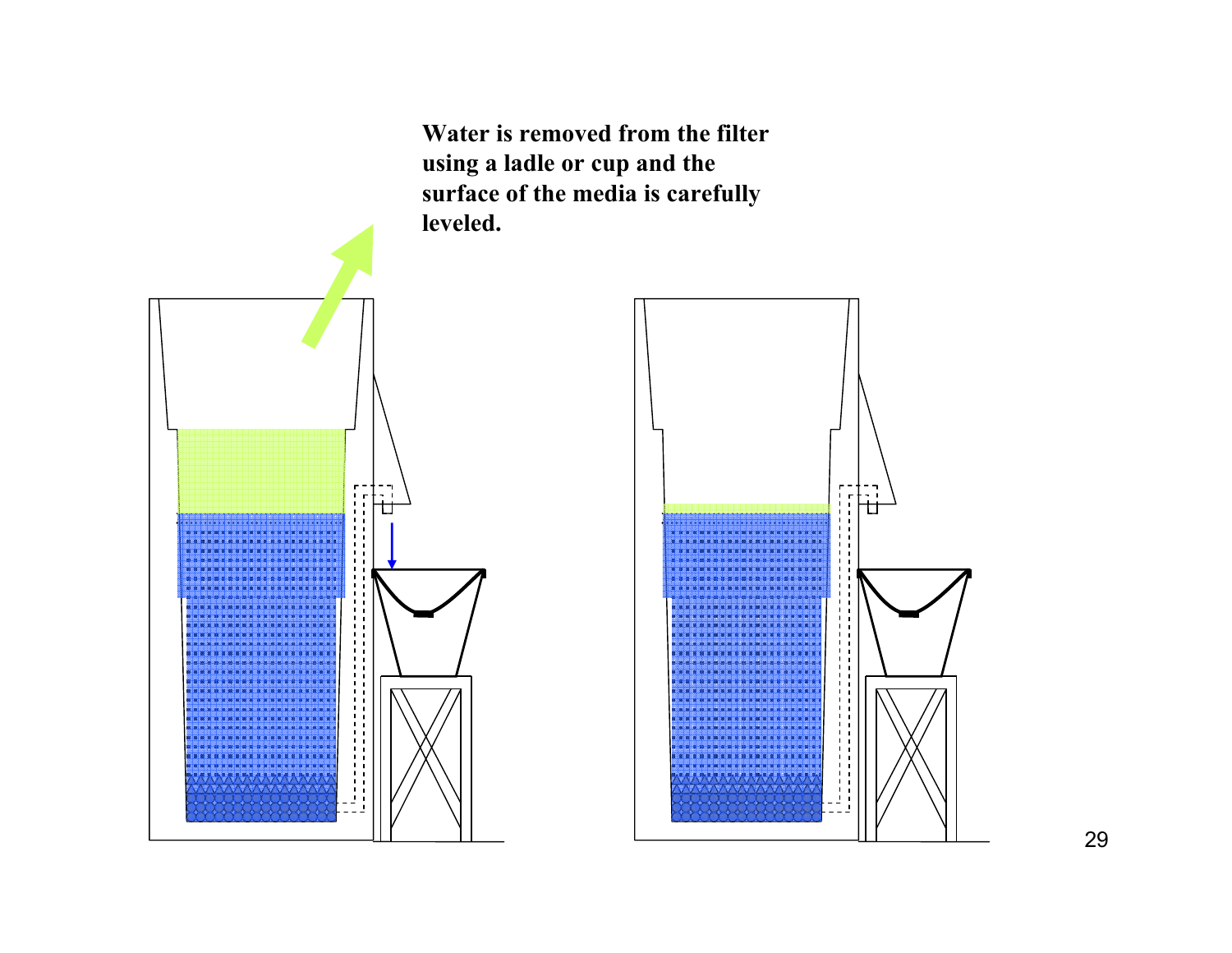## **Final Adjustment of Flow through Filter.**



**Maximum flow rate through the filter measured in litres per hour should be equal to the area of the top surface of the media (measured in square metres) times 400.**

**Example:**

**Area = 0.09 square metres**

**Maximum flow rate = 0.09 x 400 = 36 litres per hour.**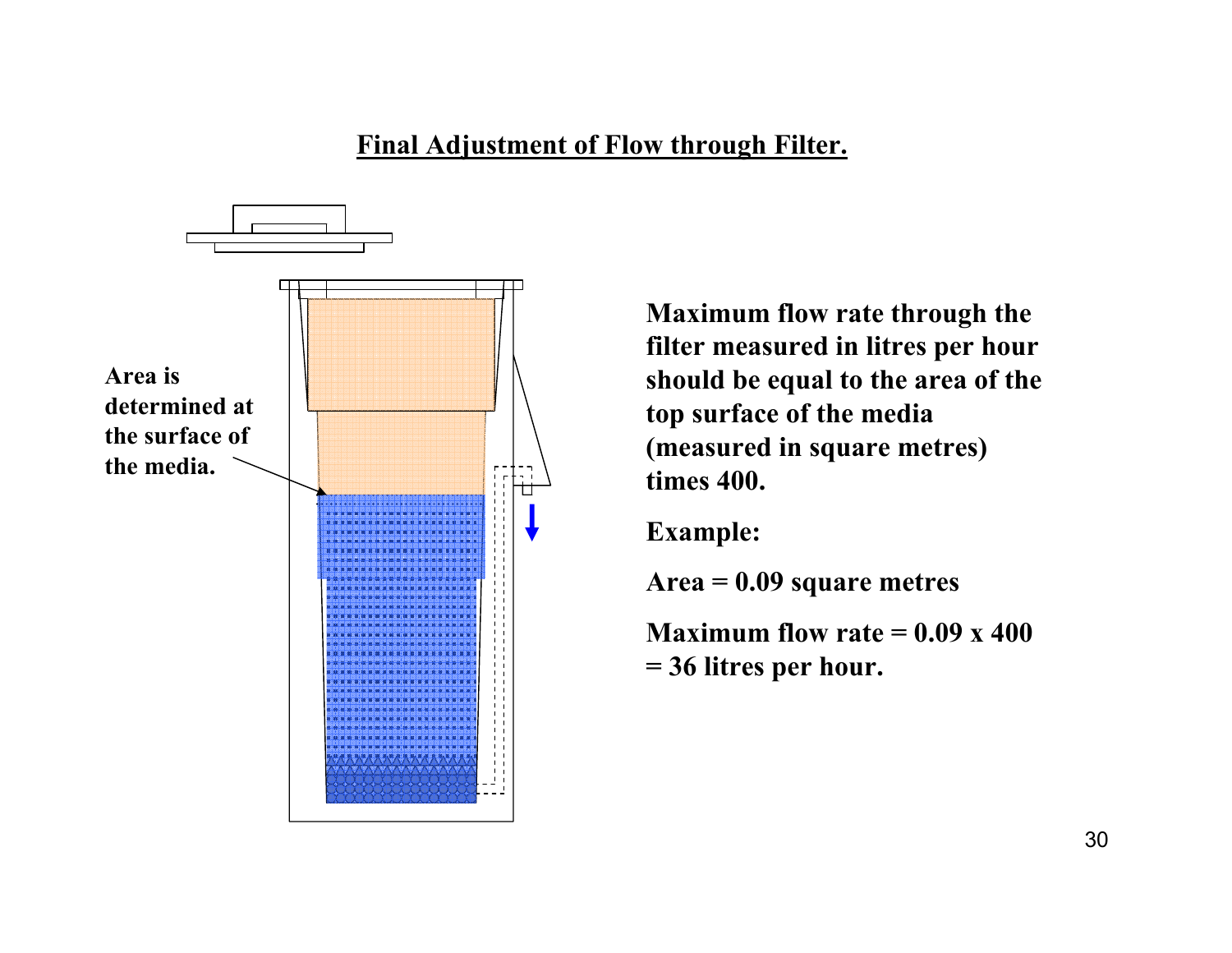## **Final Adjustment of Flow through Filter.**



**Note that flow will vary from installation to installation because the media used will vary slightly. The four layer system easily accommodates this.**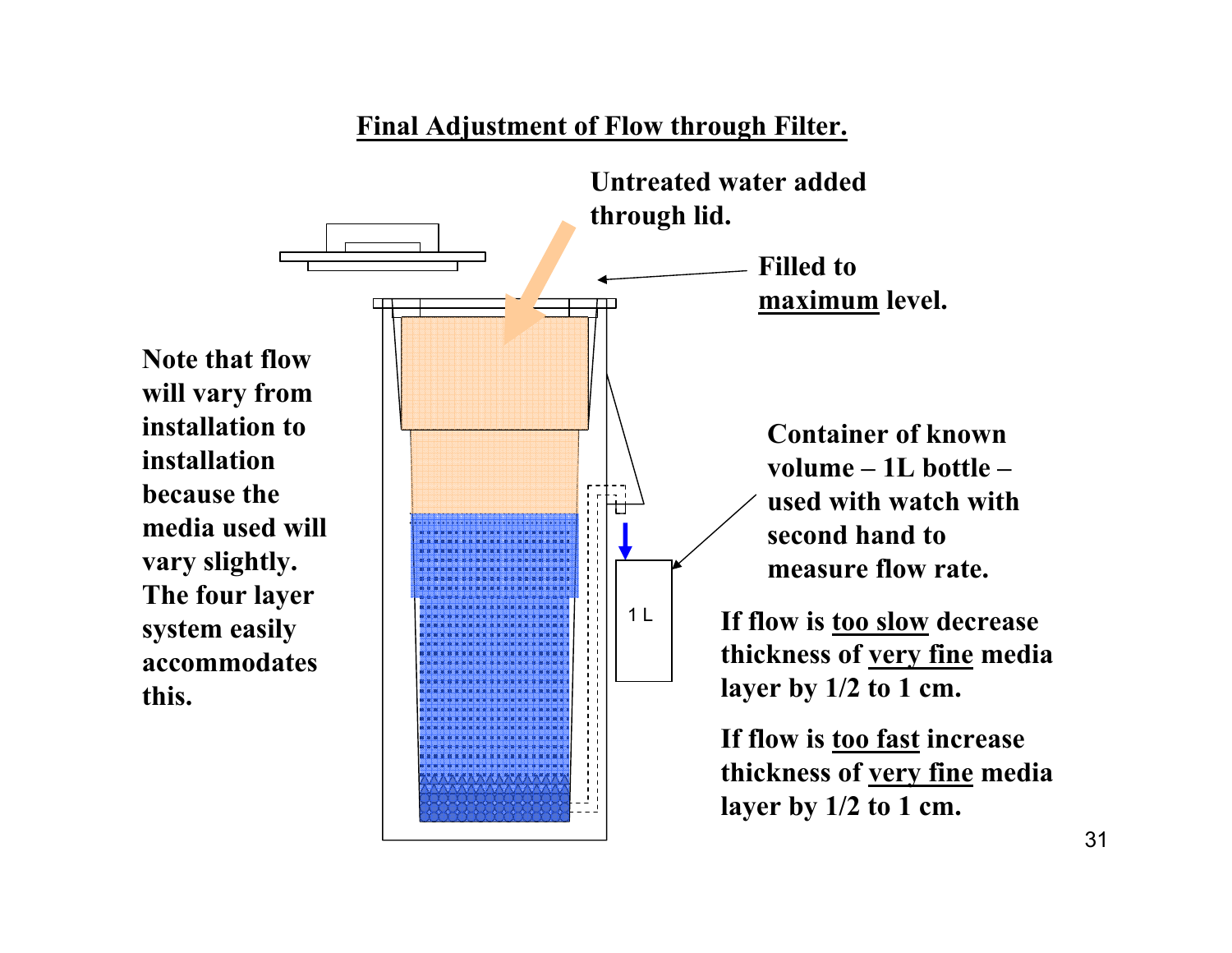

**Construct a disinfection tube as shown. This will attach to the filter outlet and extend above the filter lid as shown.**

**Prepare a disinfection solution using unperfumed, liquid household bleach.**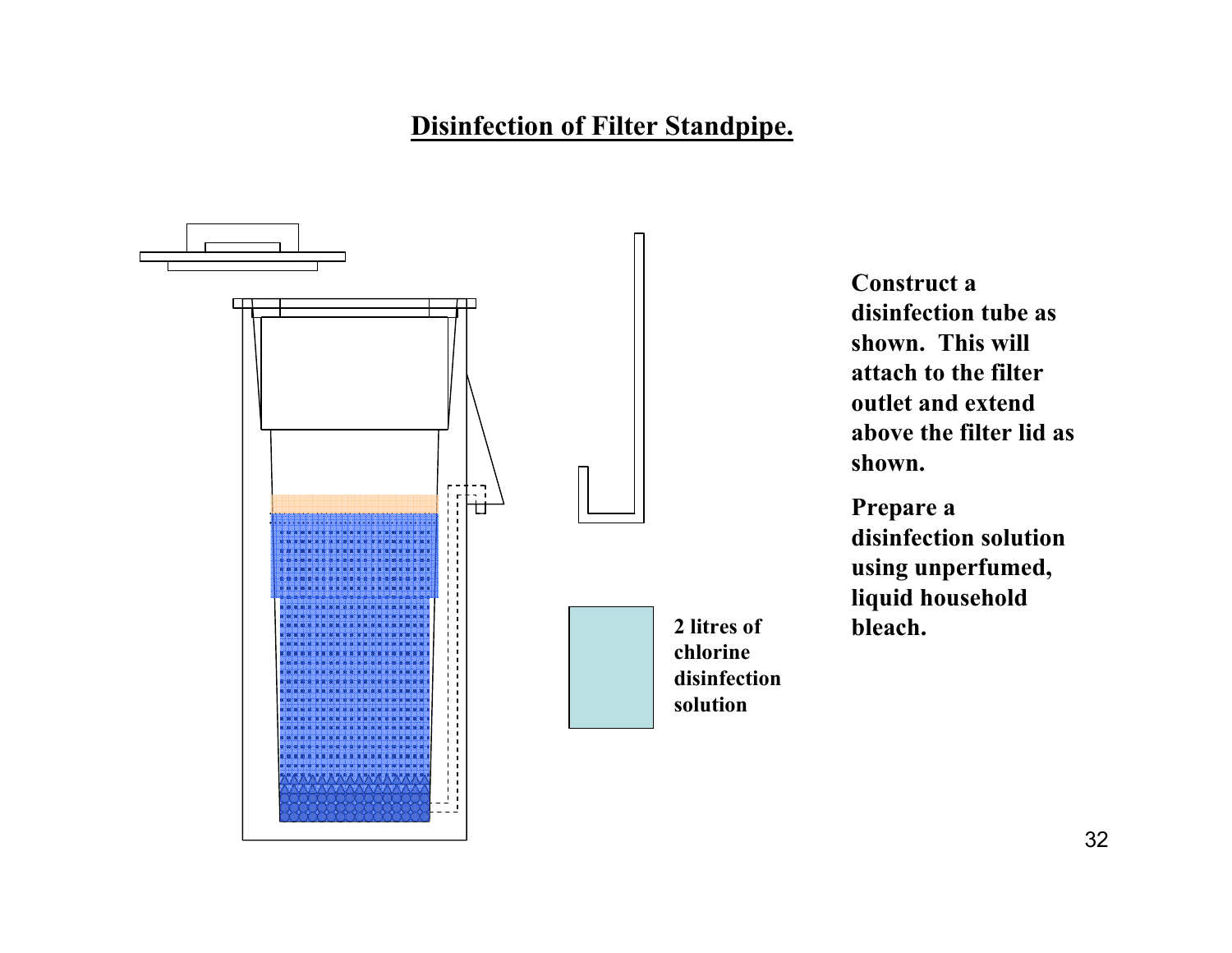

**Attach disinfection tube to filter outlet.**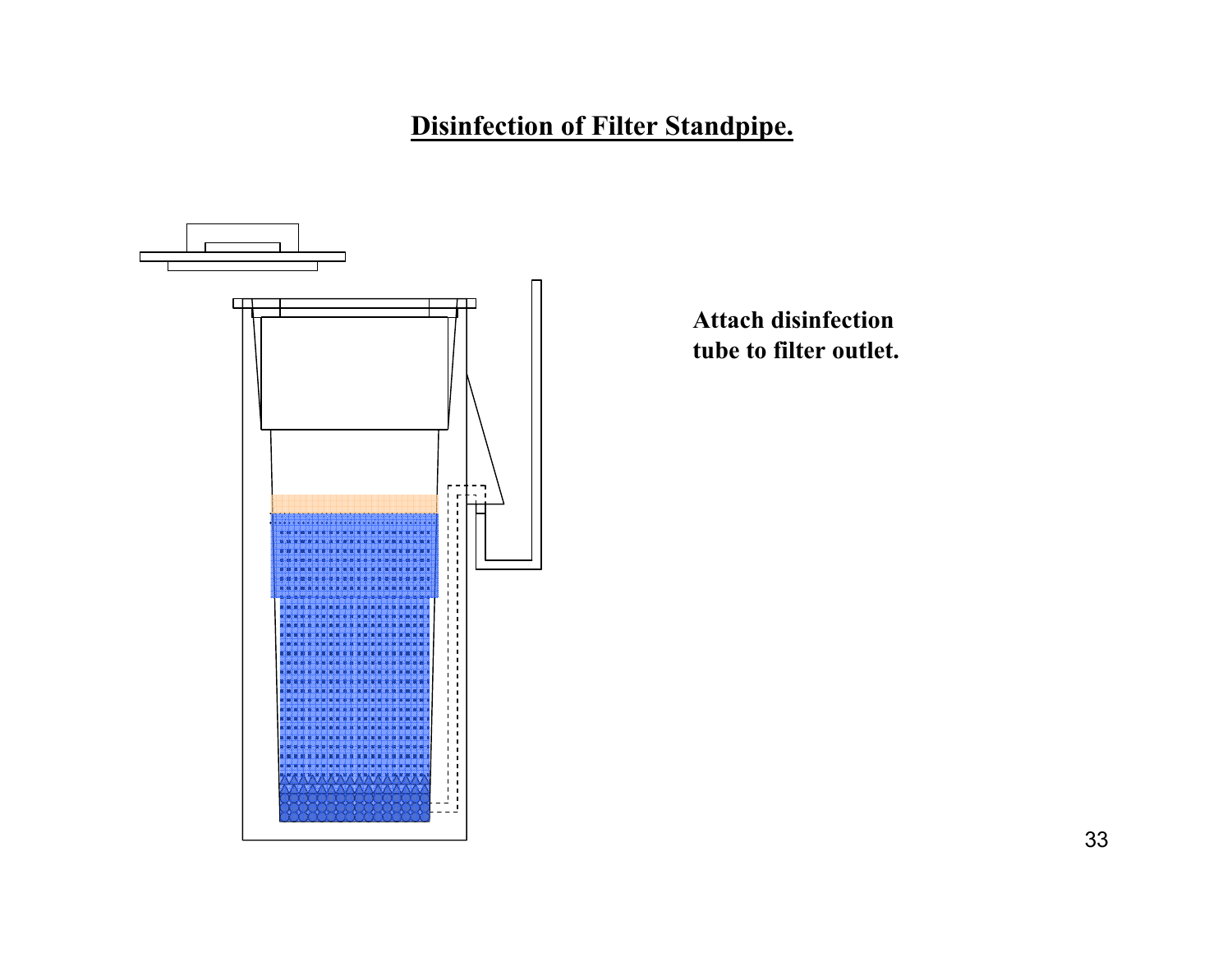

**Pour disinfection solution into top of disinfection tube and leave for 20 minutes**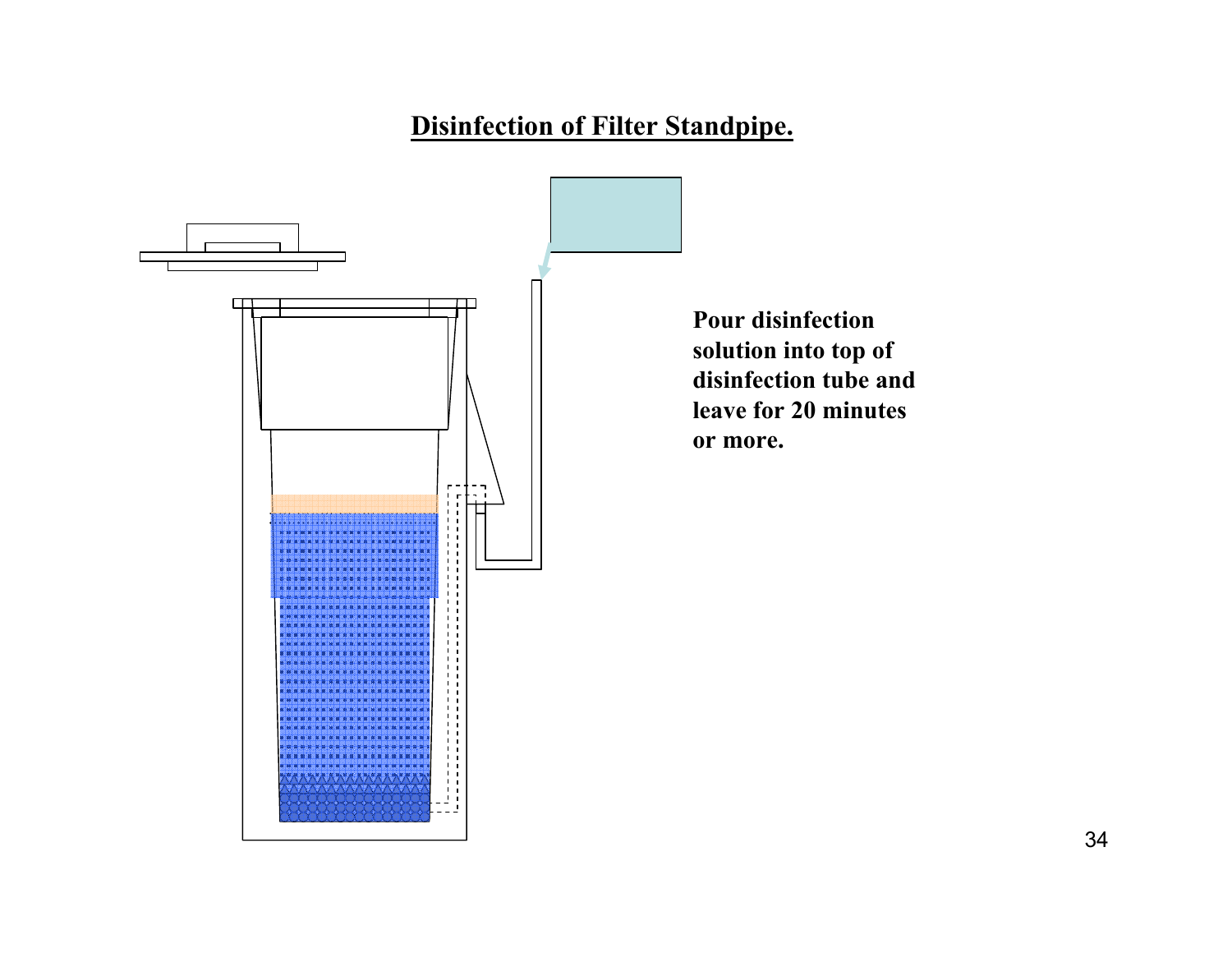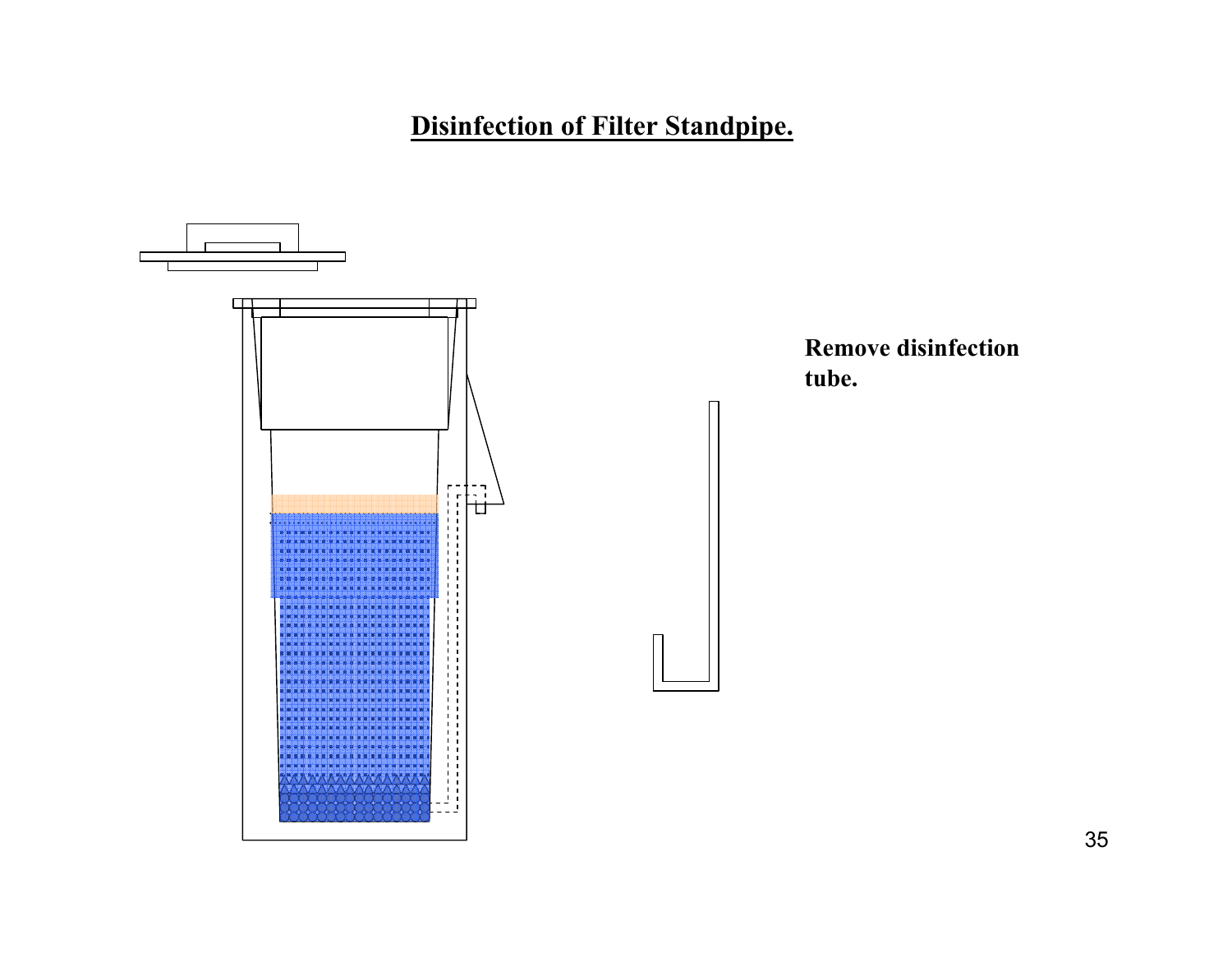

**Flush with one or two buckets of untreated water. Water coming from the filter will have a strong chlorine taste and smell. The chlorine will leave the water if it is allowed to stand overnight.**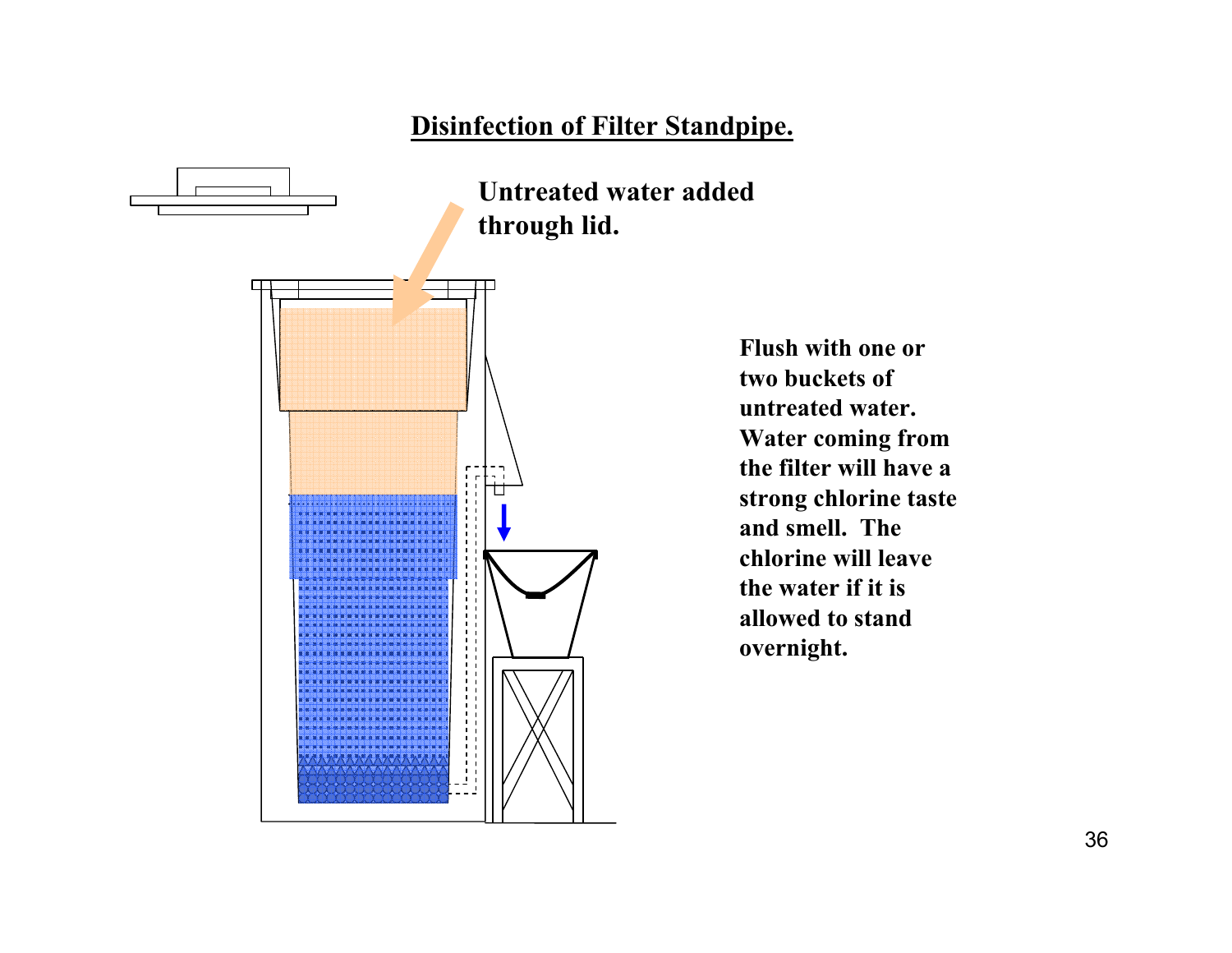## **Filter is Ready for Use.**



#### **Disinfection of Filtered Water**

**Filtered water will gradually improve in quality with use provided media is prepared as recommended.** 

**100% of parasites and larger organisms are removed immediately.** 

**Initially, bacteria and viruses will be removed at a rate of 60% gradually increasing to 95% or more as the biological layer forms on the media surface. See following graph illustrating development of biolayer.**

37**chlorine bleach or using chlorine Disinfect filtered water using dilute solution of liquid, unperfumed, tablets is recommended.**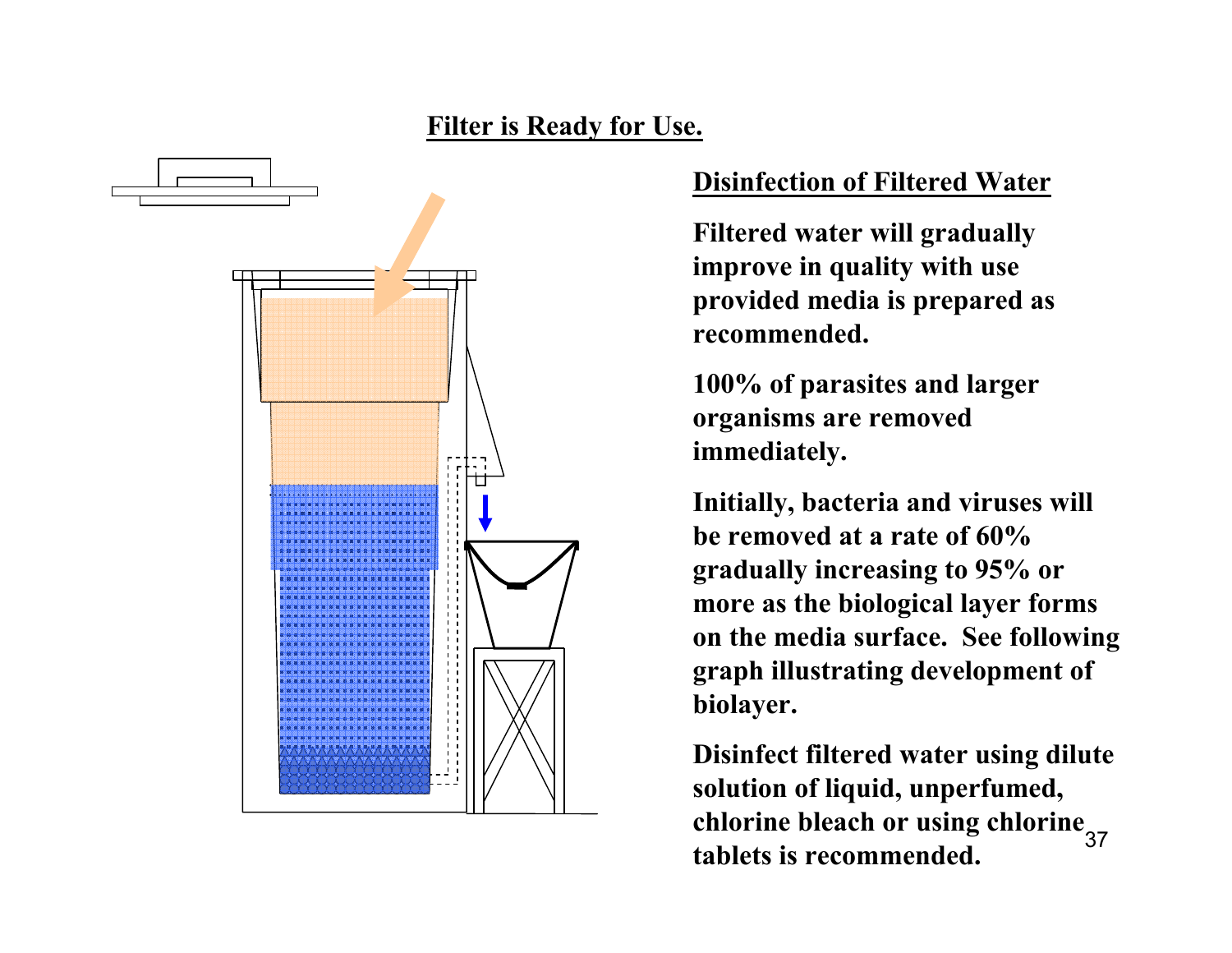**Beginning of operation of the BSF – no biofilm around particles and no biolayer.**



**Media particle without surface biofilm.**

**Other mineral and organic particles or flocs of particles.** 

**Also includes large living organisms such as algae, helminthes and the cysts of parasites.**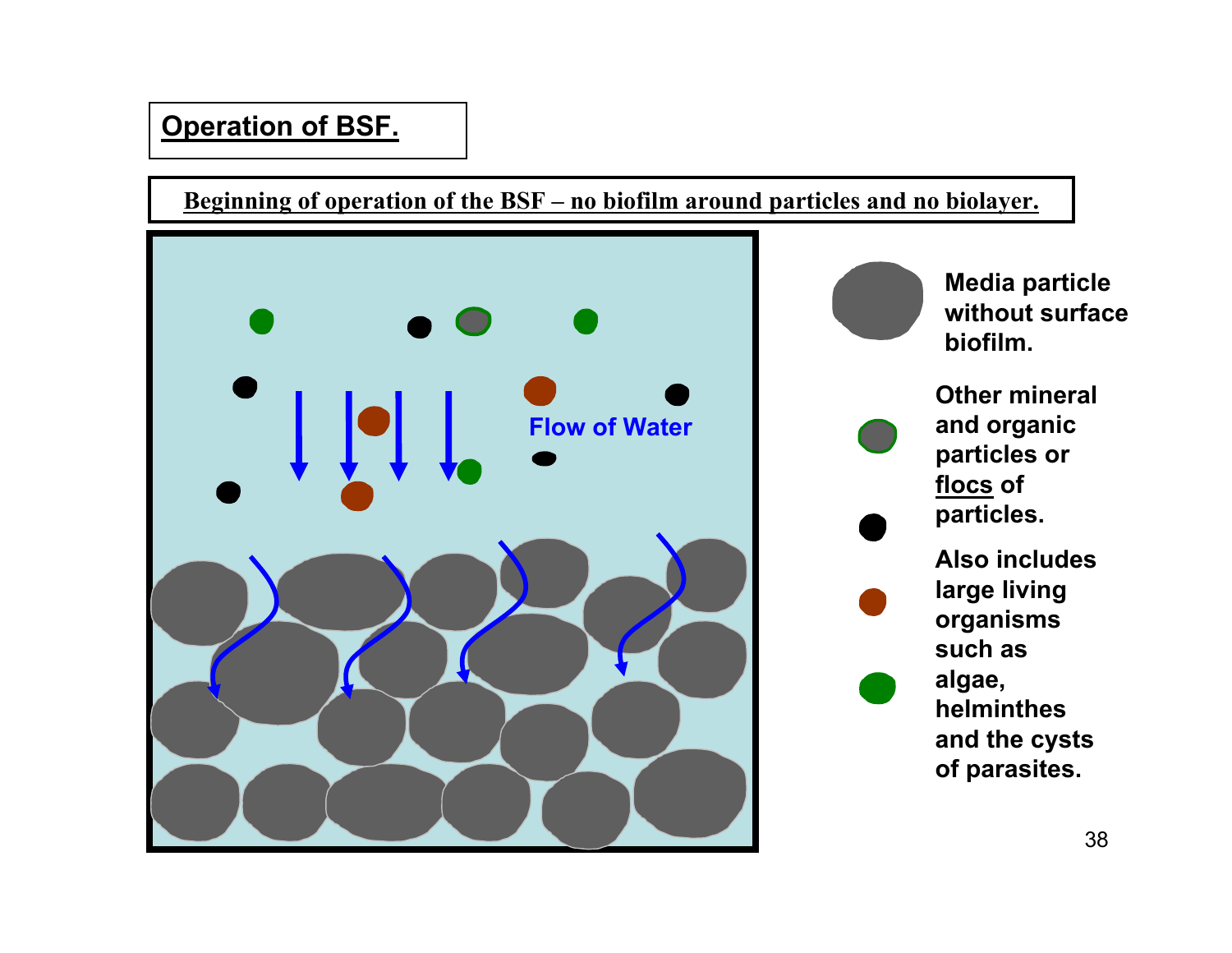## **Beginning of operation of the BSF**



**No biolayer is necessary for removal of parasites and larger organic material and mineral particles including oxidized iron and manganese.**



**Media particle covered with a surface biofilm including bacteria and organic matter.**



39 **aerobic treatment of wastewater.Formation of biofilm on the mineral particles is exactly the same as that observed in 'trickling filters' used for**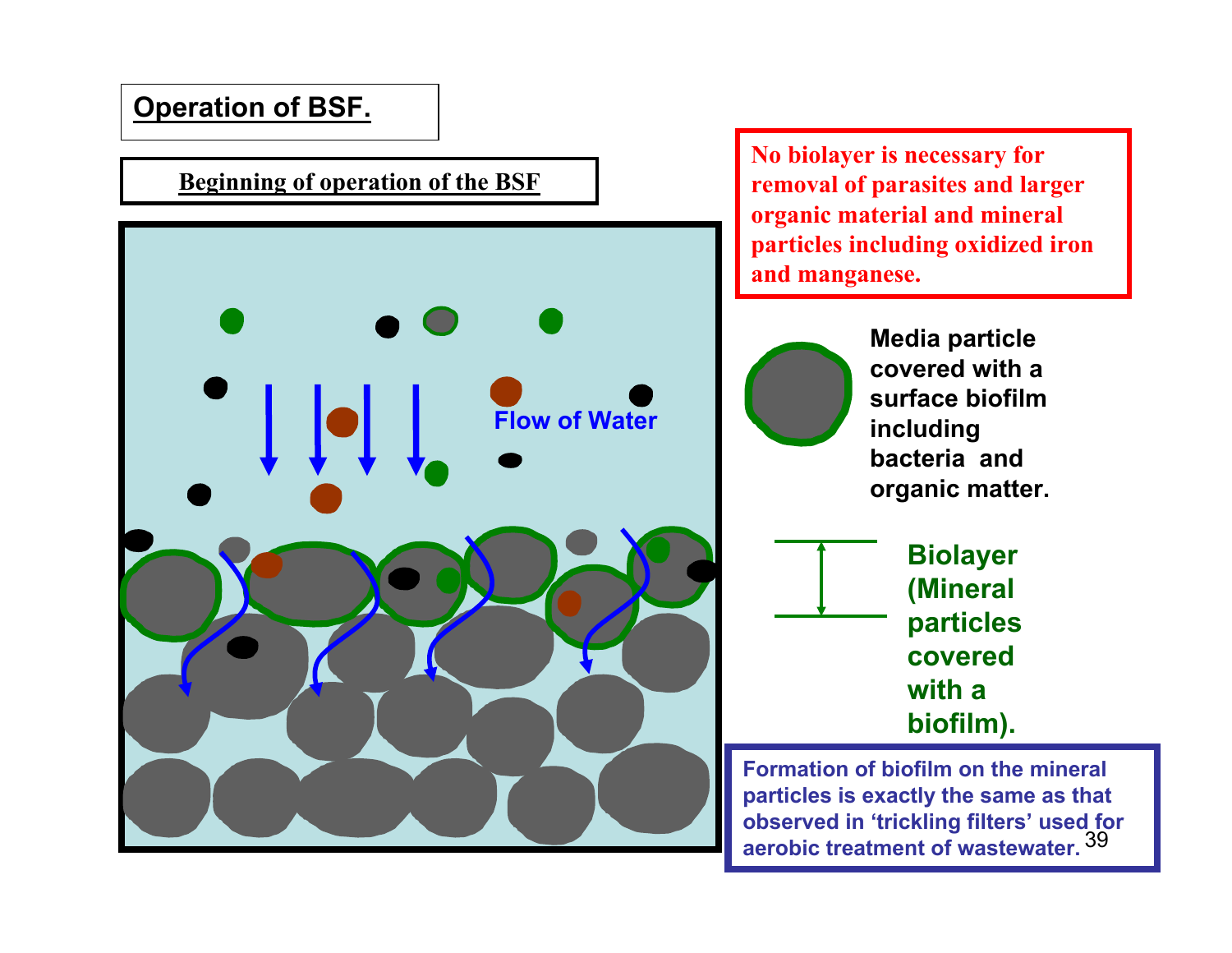**Biolayer thickens with use and time.**

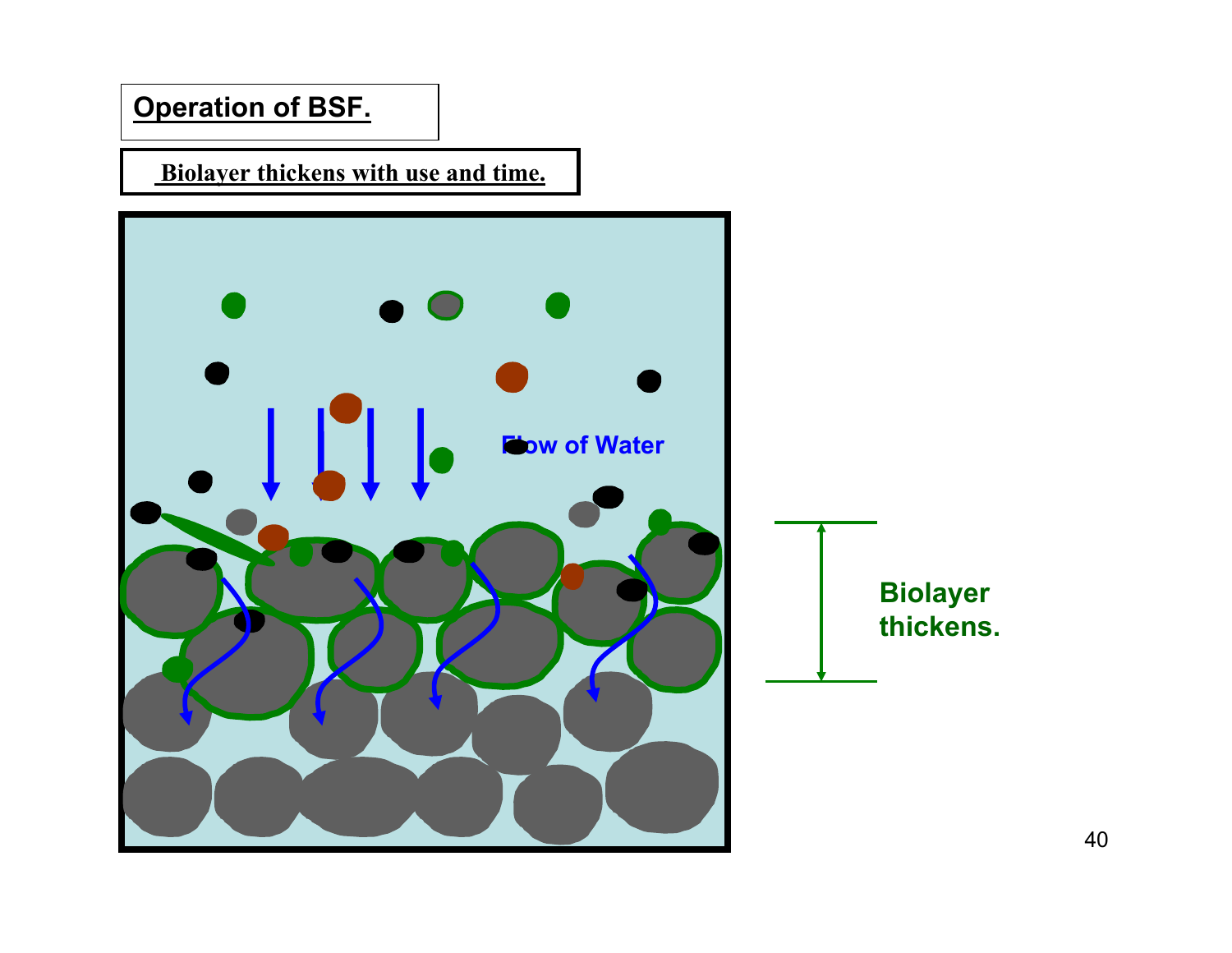

**Biolayer thickens with use and time.**

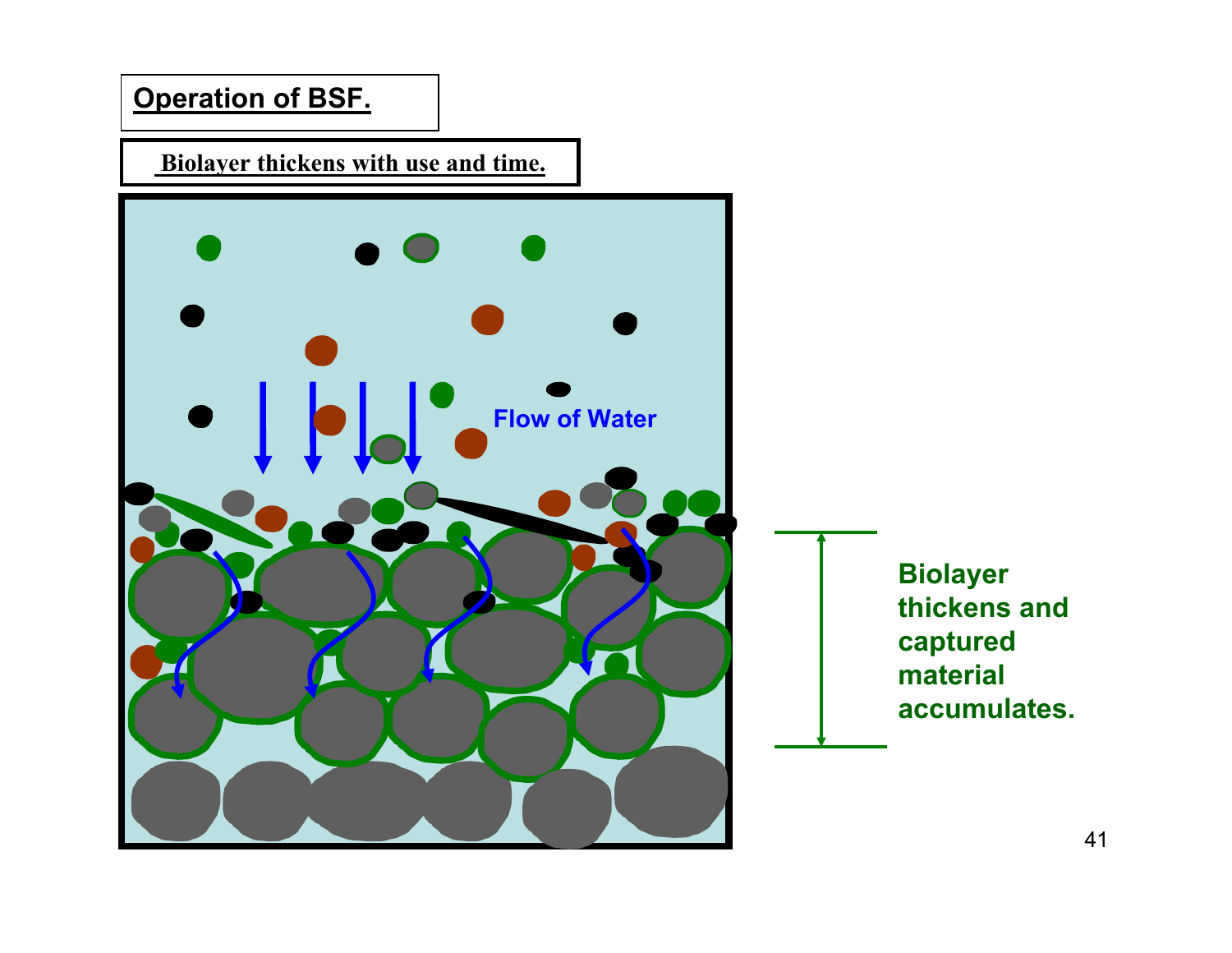**Biolayer thickens with use and time.**



**Biolayer thickens and captured material accumulates and starts to restrict flow.**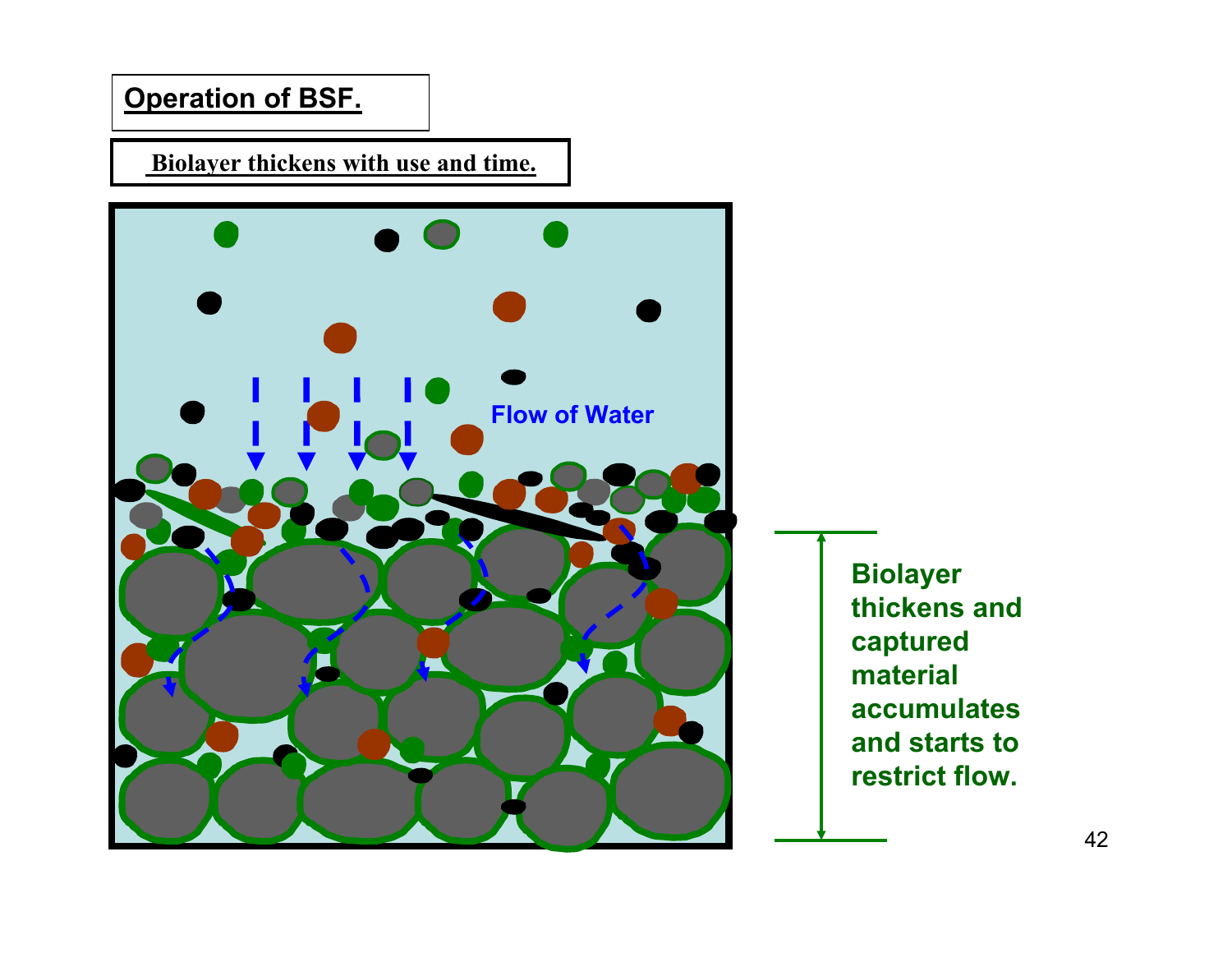#### **Biolayer thickens with use and time.**



**Formation of biolayer will depend on the ecology of the water being treated and the quantity of water being treated. The greater the concentration of aquatic life and the greater the quantity of water being treated the faster the biolayer will form.**

> **Biolayer thickens and captured material accumulates and starts to restrict flow.**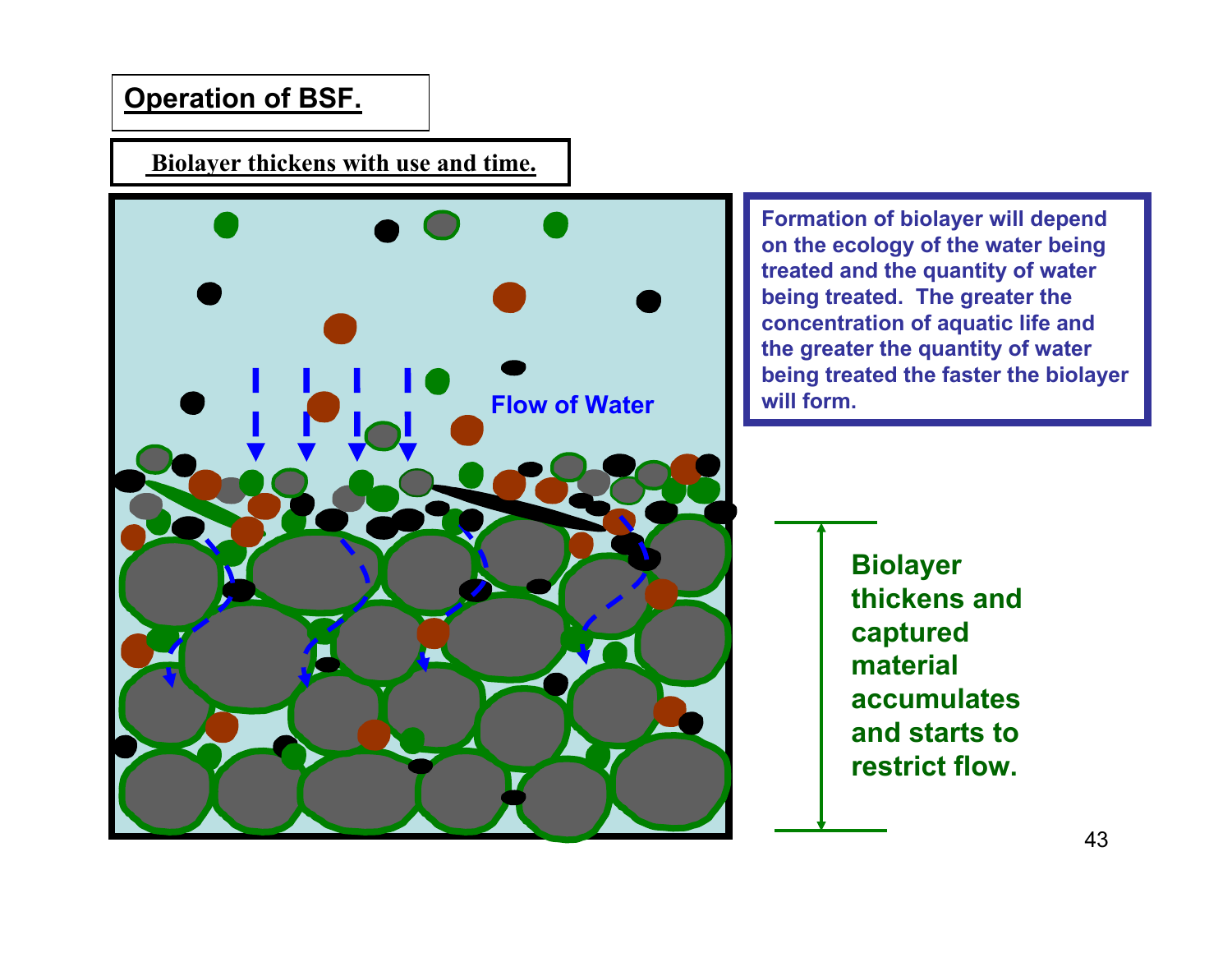## **Typical Performance of a BSF Water Filtration Technology**

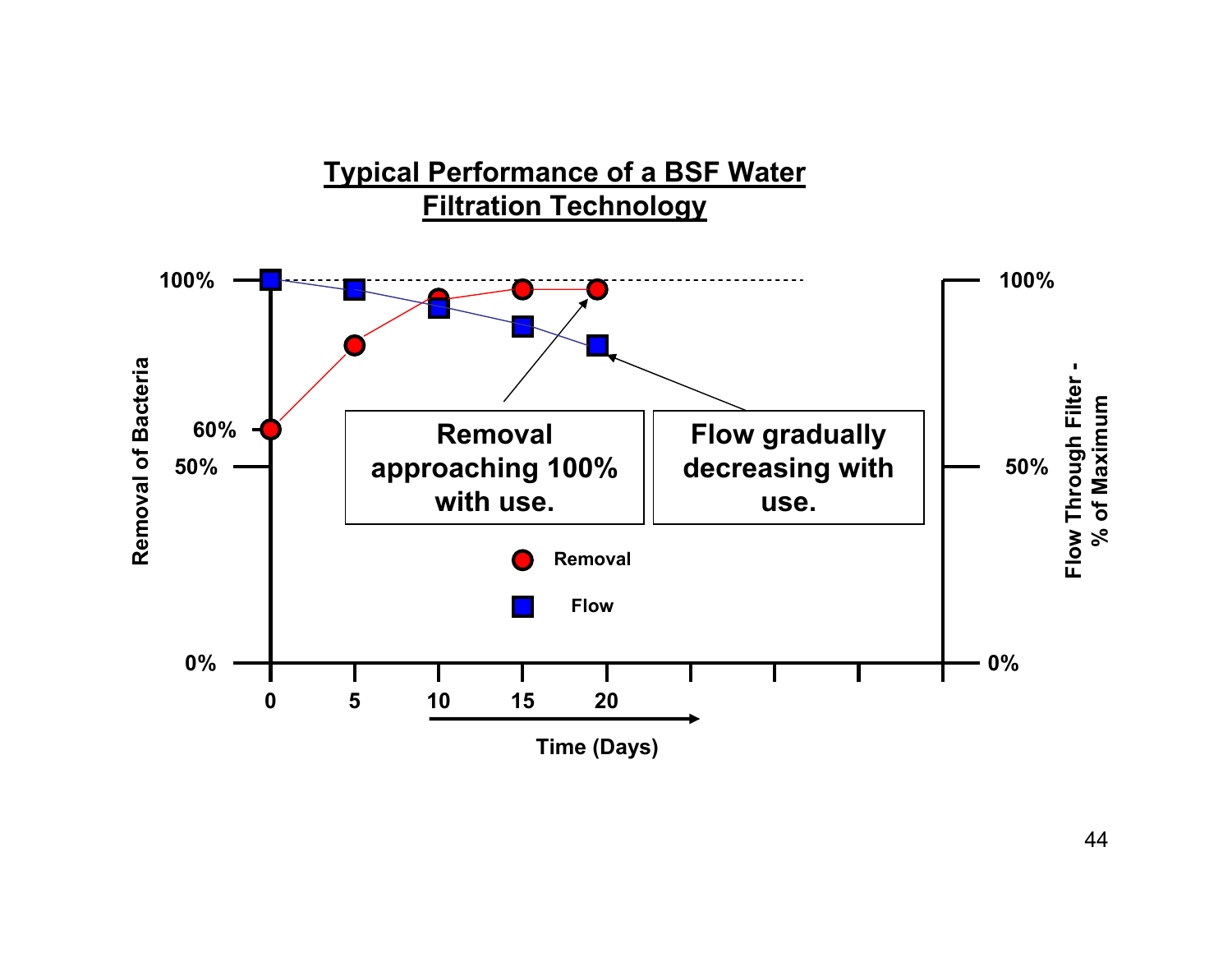## **Comments**



- **1. Use of accelerants to speed-up development of biolayer. There is no practical way of 'accelerating' the development of the biological layer. Adding water that contains large concentrations of dissolved organic material will result in ALL of the media particles in the filter to be coated with what amounts to 'food' for bacteria. The resulting performance of a filter treated in this manner would be similar to that of filter filled with contaminated media. Initially and for a very long (unpredictable) time the concentration of bacteria in filtered water will be greater than that of the untreated water being added to the filter.**
- **2. Filtered water is cloudy. Occasionally the filtered water will remain cloudy. This is due to the presence of colloidal material in the untreated water which the filter will reduce in concentration but not eliminate. This water still fully benefits from the filtration process; however, consumers may wish perfectly clear water. The solution is to select a source without colloidal particles or pretreat the water using a small amount of coagulant prior to filtration.**
- 45**3. Filtered water storage. Filtered water MUST be stored and dispensed in a manner which prevents recontamination.**